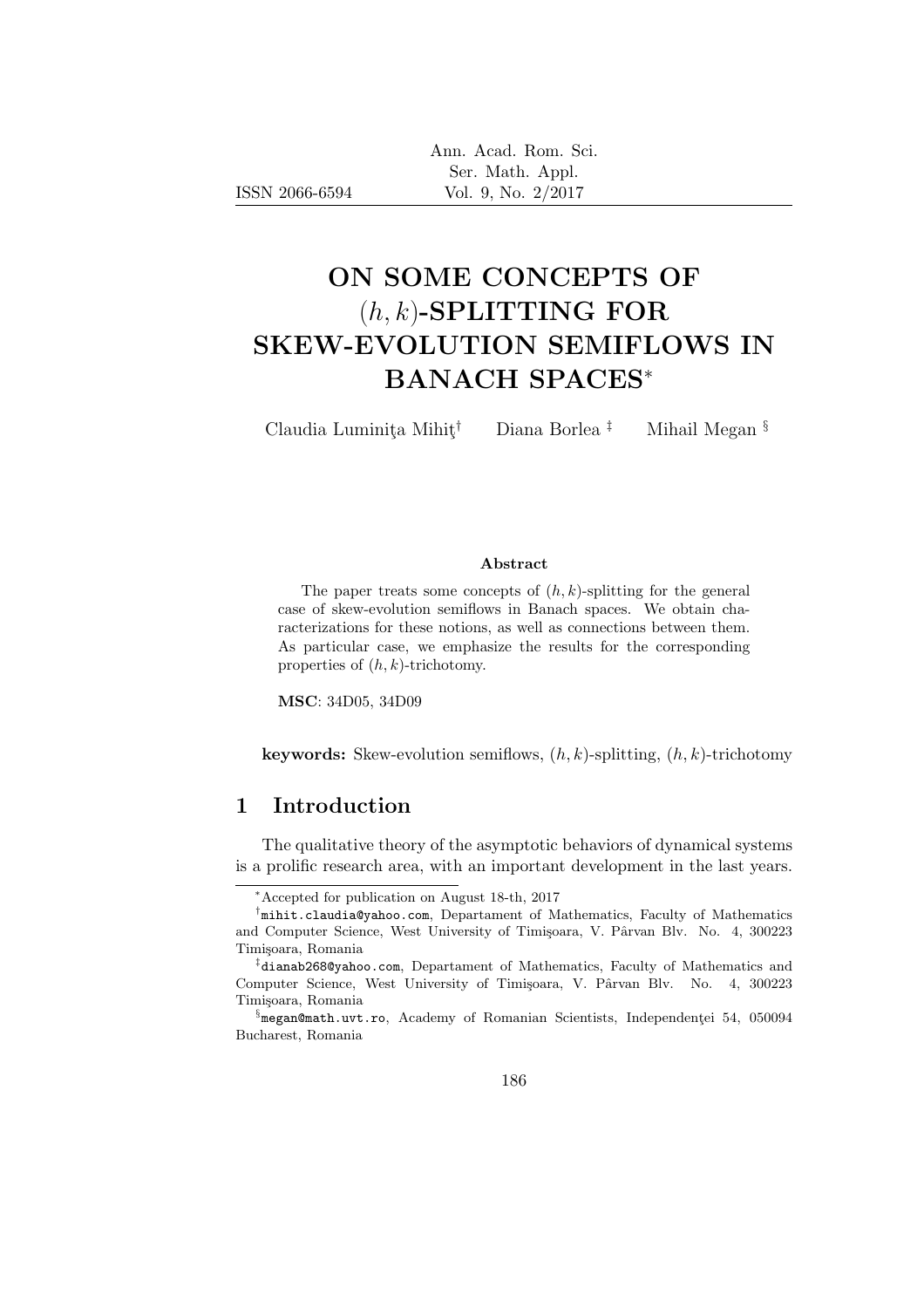Different types of uniform (nonuniform) asymptotic properties are approached as: stability, dichotomy and trichotomy (see [6], [8], [11] and the references therein).

Also, in the last period, we remark a special attention for more general concepts of dichotomy (trichotomy), called  $(h, k)$ -dichotomy (trichotomy), with h and k growth rates  $([10], [12], [16], [21], [23])$ . This study is motivated for instance in [4].

A classical and well-studied subject in the field of differential equations is the theory of skew-evolution, which arise as a solution of the equation

$$
\dot{v}(t) = A(\varphi(t, s, x))v(t), \quad t \ge s \ge 0,
$$

where  $\varphi$  is an evolution semiflow on a locally compact metric space X and  $A(\varphi(t,s,x))$  a bounded linear operator on a Banach space V, for each  $t >$  $s \geq 0$  and  $x \in X$ .

The pair  $C = (\varphi, \Phi)$ , with  $\Phi$  evolution cocycle and  $\varphi$  evolution semiflow is called skew-evolution semiflow (see Section 2 for definitions) and it is a natural generalization of the notion of skew-product semiflow treated in [5], [7], [9], [17]-[20]. Important results concerning the qualitative theory of skew-evolution semiflows are obtained in [14], [23], [24].

The property of exponential splitting was approached for the first time in  $[1]-[3]$ ,  $[22]$  for differential systems and recently in  $[13]$ ,  $[15]$  for linear discrete-time systems, respectively evolution operators.

In this paper we study three general concepts of splitting: strong  $(h, k)$ splitting,  $(h, k)$ -splitting and weak  $(h, k)$ -splitting, for the case of skewevolution semiflows. Characterizations for these properties are established and in particular, we illustrate the results in the case of  $(h, k)$ -trichotomic behaviors.

Also, we emphasize the connections between the notions through some representative examples.

#### 2 Skew-evolution semiflows

Let X be a metric space and V a Banach space. Let  $\mathcal{B}(V)$  be the Banach algebra of all bounded linear operators on V. The norms on V and on  $\mathcal{B}(V)$ will be denoted by  $|| \cdot ||$ .

We consider the set

$$
\Delta = \{ (t, s) \in \mathbb{R}^2 \text{ with } t \ge s \ge 0 \},
$$

I represents the identity operator on V and  $Y = X \times V$ .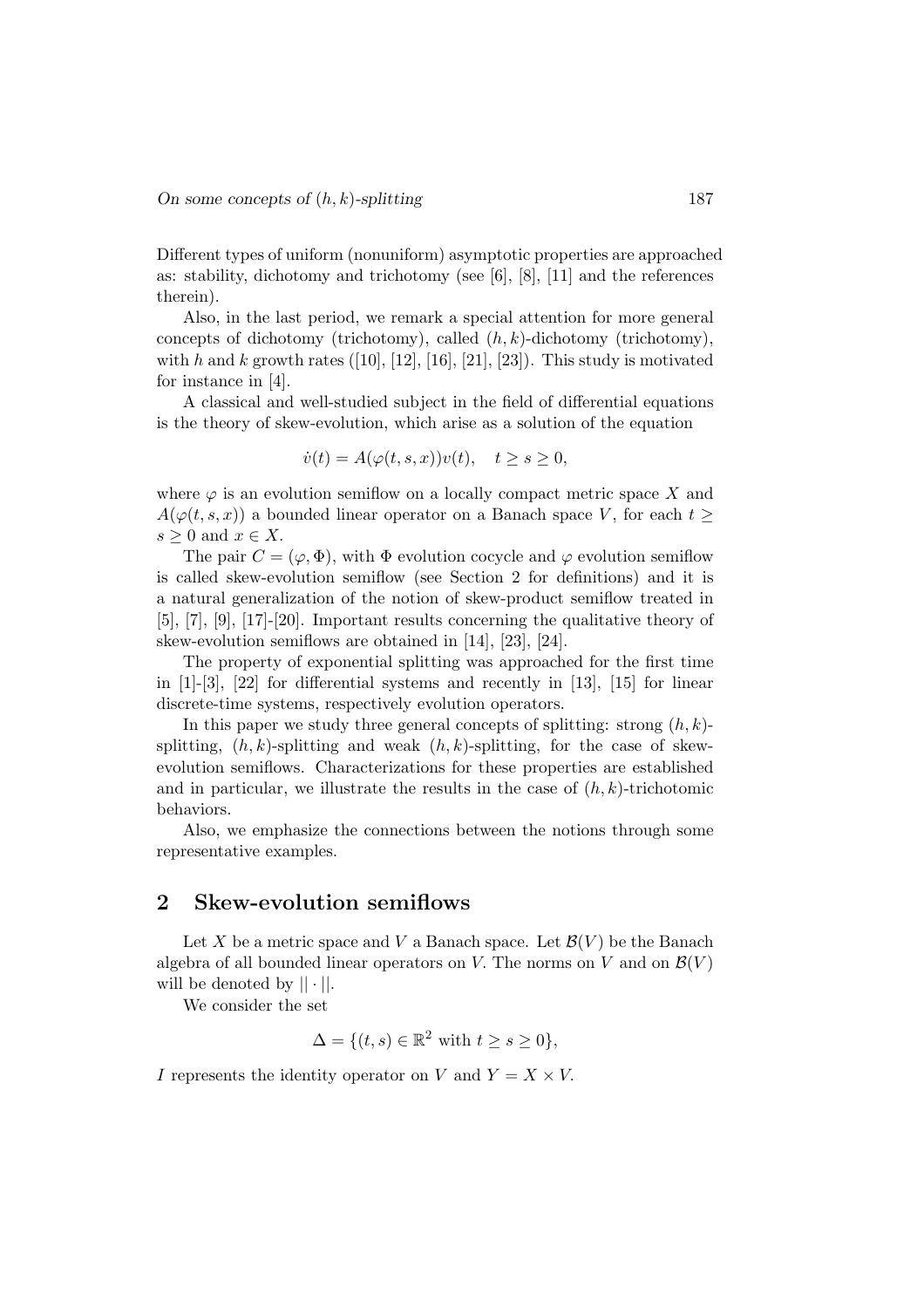**Definition 1.** A mapping  $\varphi : \Delta \times X \to X$  is called *evolution semiflow* on  $X$  if

- $(e s_1) \varphi(t, t, x) = x$ , for all  $(t, x) \in \mathbb{R}_+ \times X$ ;
- $(e s_2) \varphi(t, s, \varphi(s, t_0, x)) = \varphi(t, t_0, x)$ , for all  $(t, s), (s, t_0) \in \Delta$  and  $x \in X$ .

**Example 1.** For every metric space  $X$ , the mapping

$$
\varphi: \Delta \times X \to X, \ \varphi(t, s, x) = x
$$

for all  $(t, s, x) \in \Delta \times X$  is an evolution semiflow on X.

**Example 2.** We consider  $\mathcal{C}(\mathbb{R}, \mathbb{R})$  the set of all continuous functions  $x : \mathbb{R} \to$ R, endowed with the topology of uniform convergence on compact subsets of R. Let X be the closure in C of the set  $\{x_t, t \geq 0\}$ , with  $x_t(u) = x(t+u)$ ,  $u \geq 0$ . Then the mapping  $\varphi : \Delta \times X \to X$ , given by  $\varphi(t, s, x) = x_{t-s}$  is an evolution semiflow on X.

**Definition 2.** We say that  $\Phi : \Delta \times X \to \mathcal{B}(V)$  is an evolution cocycle over an evolution semiflow  $\varphi$  if the following properties are satisfied:

$$
(ec_1)
$$
  $\Phi(t,t,x) = I$ , for all  $(t,x) \in \mathbb{R}_+ \times X$ ;

 $(ec_2) \Phi(t, s, \varphi(s, t_0, x))\Phi(s, t_0, x) = \Phi(t, t_0, x),$  for all  $(t, s), (s, t_0) \in \Delta$  and  $x \in X$ .

**Definition 3.** The mapping  $C : \Delta \times Y \to Y$ , defined by

$$
C(t, s, x, v) = (\varphi(t, s, x), \Phi(t, s, x)v),
$$

where  $\Phi$  is an evolution cocycle over an evolution semiflow  $\varphi$ , is called *skew*evolution semiflow on Y.

**Example 3.** Let  $U : \Delta \to \mathcal{B}(V)$  be an evolution operator on the Banach space V (i.e.  $U(t,t) = I$ , for every  $t \geq 0$  and  $U(t, s)U(s, t_0) = U(t, t_0)$ , for all  $(t, s)$ ,  $(s, t_0) \in \Delta$ ).

Let  $X = \mathbb{R}_+$ . The mapping  $\varphi : \Delta \times X \to X$ ,  $\varphi(t, s, x) = t - s + x$  is an evolution semiflow on  $X$  and we consider the evolution cocycle on  $V$ 

$$
\Phi_U : \Delta \times X \to \mathcal{B}(V),
$$

defined by

$$
\Phi_U(t,s,x) = U(t-s+x,x).
$$

Then  $C_U = (\varphi, \Phi_U)$  is a skew-evolution semiflow.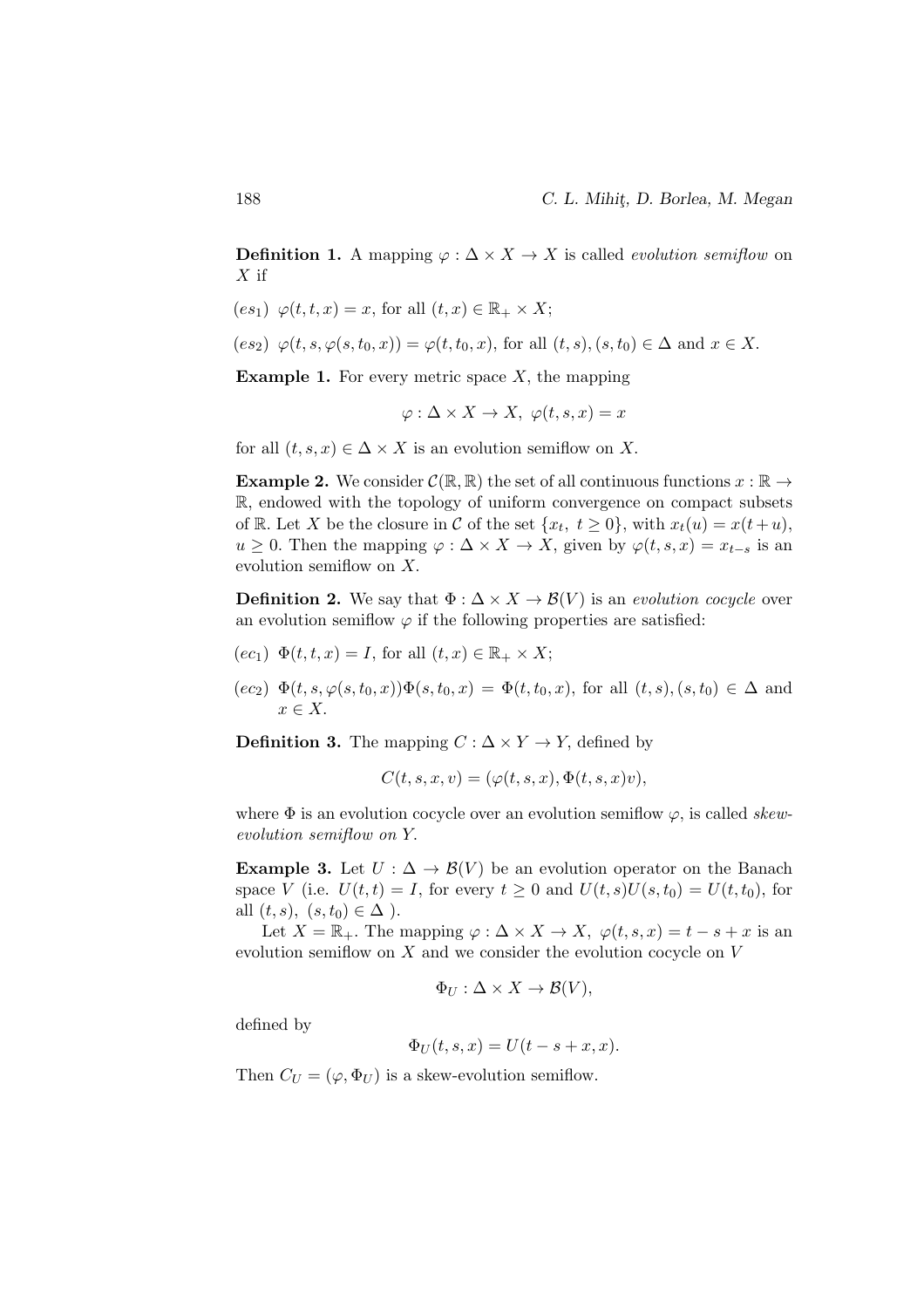#### 3 Preliminary results

In what follows, we will introduce the notions of invariance and strong invariance for a family of projectors relative to a skew-evolution semiflow and connections between them are given.

**Definition 4.** A mapping  $P : \mathbb{R}_+ \times X \to \mathcal{B}(V)$  is said to be a *family of* projectors on V if

$$
P(t,x)P(t,x) = P(t,x), \quad \text{for every} \quad (t,x) \in \mathbb{R}_+ \times X.
$$

**Definition 5.** A family of projectors  $P : \mathbb{R}_+ \times X \to \mathcal{B}(V)$  is said to be *invariant* for a skew-evolution semiflow  $C = (\varphi, \Phi)$  if

$$
P(t, \varphi(t, s, x))\Phi(t, s, x) = \Phi(t, s, x)P(s, x), \text{ for all } (t, s, x) \in \Delta \times X.
$$

**Remark 1.** If the evolution cocycle  $\Phi$  is reversible (i.e.  $\Phi(t, s, \cdot)$  is bijective for all  $(t, s) \in \Delta$ ) then

$$
P(s,x)\Phi(t,s,x)^{-1} = \Phi(t,s,x)^{-1}P(t,\varphi(t,s,x)),
$$

for all  $(t, s, x) \in \Delta \times X$ .

**Example 4.** Let  $X = \mathbb{R}_+$ ,  $U : \Delta \to \mathcal{B}(V)$  be an evolution operator on V and  $\tilde{P}: \mathbb{R}_+ \to \mathcal{B}(V)$  a family of projectors invariant for U (i.e.  $\tilde{P}(t)U(t, s) =$  $U(t, s)\tilde{P}(s)$  for all  $(t, s) \in \Delta$  ). Then the mapping  $P : \mathbb{R}^2_+ \to \mathcal{B}(V)$ , given by  $P(t, x) = \tilde{P}(t)$  is a family of projectors invariant for the skew-evolution semiflow  $C_U$ , defined in Example 3.

**Proposition 1.** A family of projectors P is invariant for  $C = (\varphi, \Phi)$  if and only if the following relations hold:

- (i)  $\Phi(t, s, x)(Ker P(s, x)) \subset Ker P(t, \varphi(t, s, x));$
- (ii)  $\Phi(t, s, x)(Range P(s, x)) \subset Range P(t, \varphi(t, s, x)),$

for all  $(t, s, x) \in \Delta \times X$ .

Proof. It is immediate.

**Definition 6.** A family of projectors  $P : \mathbb{R}_+ \times X \to \mathcal{B}(V)$  is called *strongly invariant* for a skew-evolution semiflow  $C = (\varphi, \Phi)$  if it is invariant for C and for all  $(t, s, x) \in \Delta \times X$ , the restriction  $\Phi(t, s, x)$  is an isomorphism from Range  $P(s, x)$  to Range  $P(t, \varphi(t, s, x))$ .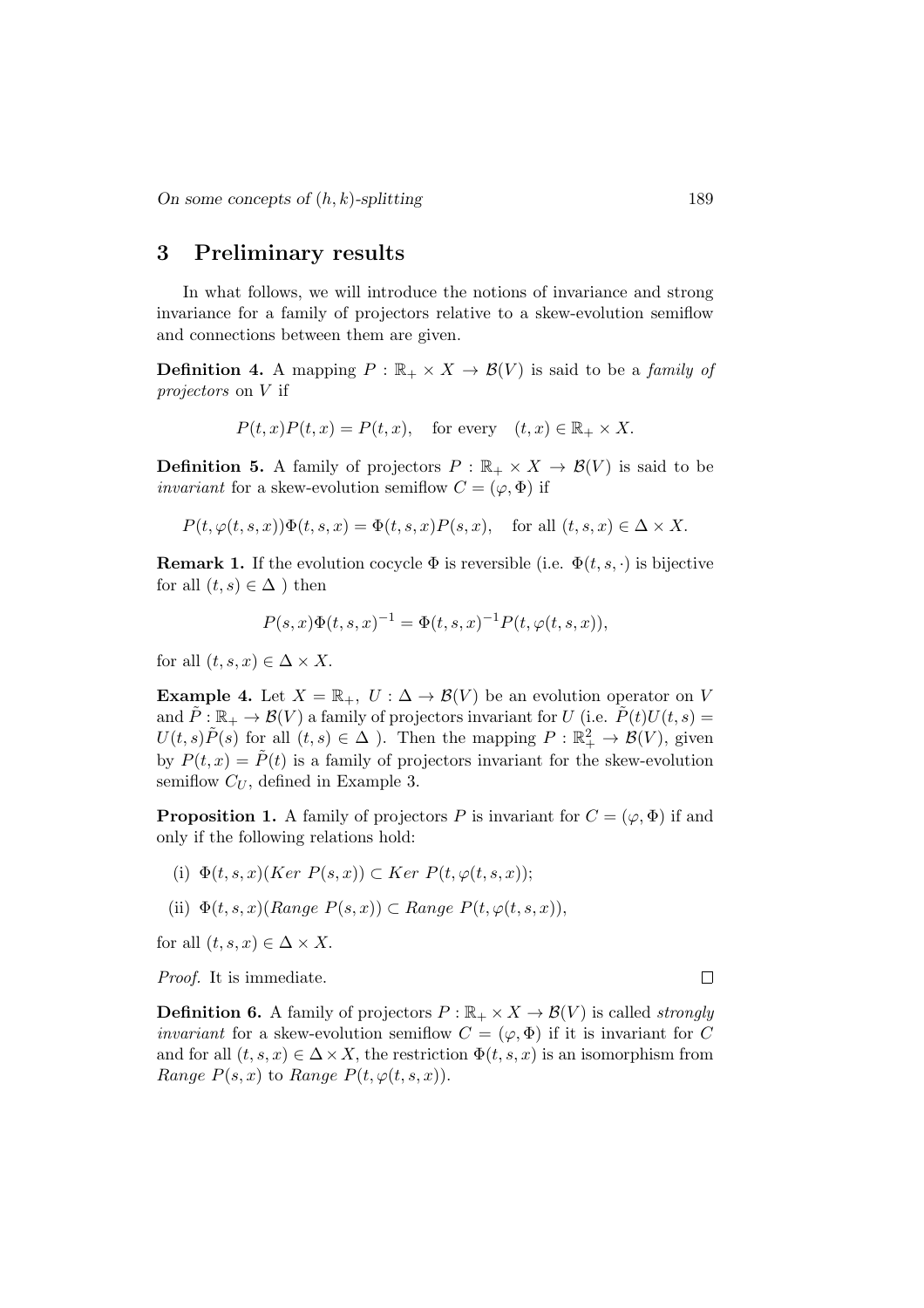**Remark 2.** If  $P : \mathbb{R}_+ \times X \to \mathcal{B}(V)$  is invariant for  $C = (\varphi, \Phi)$  and  $\Phi(t, s, \cdot)$ is reversible for all  $(t, s) \in \Delta$ , then P is also strongly invariant for C.

Indeed, if  $\Phi$  is reversible, then for all  $y \in Range P(t, \varphi(t, s, x))$  exists  $v_0 \in V$  with  $y = \Phi(t, s, x)v_0$ . Then

$$
y = P(t, \varphi(t, s, x))y = P(t, \varphi(t, s, x))\Phi(t, s, x)v_0 =
$$
  
=  $\Phi(t, s, x)P(s, x)v_0 = \Phi(t, s, x)v$ 

for all  $(t, s, x) \in \Delta \times X$ , where  $v = P(s, x)v_0 \in Range P(s, x)$ .

Thus  $\Phi$  is surjective from Range  $P(s, x)$  to Range  $P(t, \varphi(t, s, x))$  and from the reversibility of  $\Phi$  we obtain that P is strongly invariant for C.

The following example emphasizes that, in general, an invariant family of projectors for a skew-evolution semiflow is not strongly invariant.

**Example 5.** Let  $V = l^2(\mathbb{N}, \mathbb{R}) = \{v : \mathbb{N} \to \mathbb{R} : \sum_{i=1}^{+\infty}$  $j=0$  $|v(j)|^2 < +\infty$ , endowed

with the norm

$$
||v|| = \left(\sum_{j=0}^{+\infty} |v(j)|^2\right)^{1/2}
$$

.

Also, we consider  $X \subset \mathcal{C}(\mathbb{R}_+, \mathbb{R}_+)$  and  $\varphi : \Delta \times X \to X$ , given by  $\varphi(t, s, x) =$  $x_{t-s}$  as in Example 2.

Let  $\Phi : \Delta \times X \to \mathcal{B}(V)$  be the mapping defined by

$$
\Phi(t,s,x)(v) = \begin{cases} \begin{aligned} \left(\frac{h(t)}{h(s)}v_0,0,\left(\frac{h(t)}{h(s)}\right)^2v_2,\frac{h(t)}{h(s)}v_3,\ldots\right)e^{\int\limits_0^t x(\tau)d\tau},\\ \text{if}\; t>s=0\\ \left(\frac{h(t)}{h(s)}v_0,\left(\frac{h(t)}{h(s)}\right)^2v_1,\left(\frac{h(t)}{h(s)}\right)^2v_2,\frac{h(t)}{h(s)}v_3,\ldots\right)e^{\int\limits_s^t x(\tau-s)d\tau},\\ \text{if}\; t\geq s>0\;\text{or}\; t=s=0. \end{aligned} \end{cases}
$$

where  $h : \mathbb{R}_+ \to [1, +\infty)$  is an increasing function with  $\lim_{t \to \infty} h(t) = +\infty$ . Then  $C = (\varphi, \Phi)$  is a skew-evolution semiflow and  $P : \mathbb{R}^2_+ \to \mathcal{B}(V)$ , given by  $P(t, x) = P_0(t)$ , where

$$
P_0(t)(v_0, v_1, v_2, \ldots) = \begin{cases} (v_0, 0, v_2, v_3, 0, \ldots), & \text{if } t = 0 \\ (0, 0, v_0 h(t)^{-2} + v_2, 0, 0, \ldots), & \text{if } t > 0 \end{cases}
$$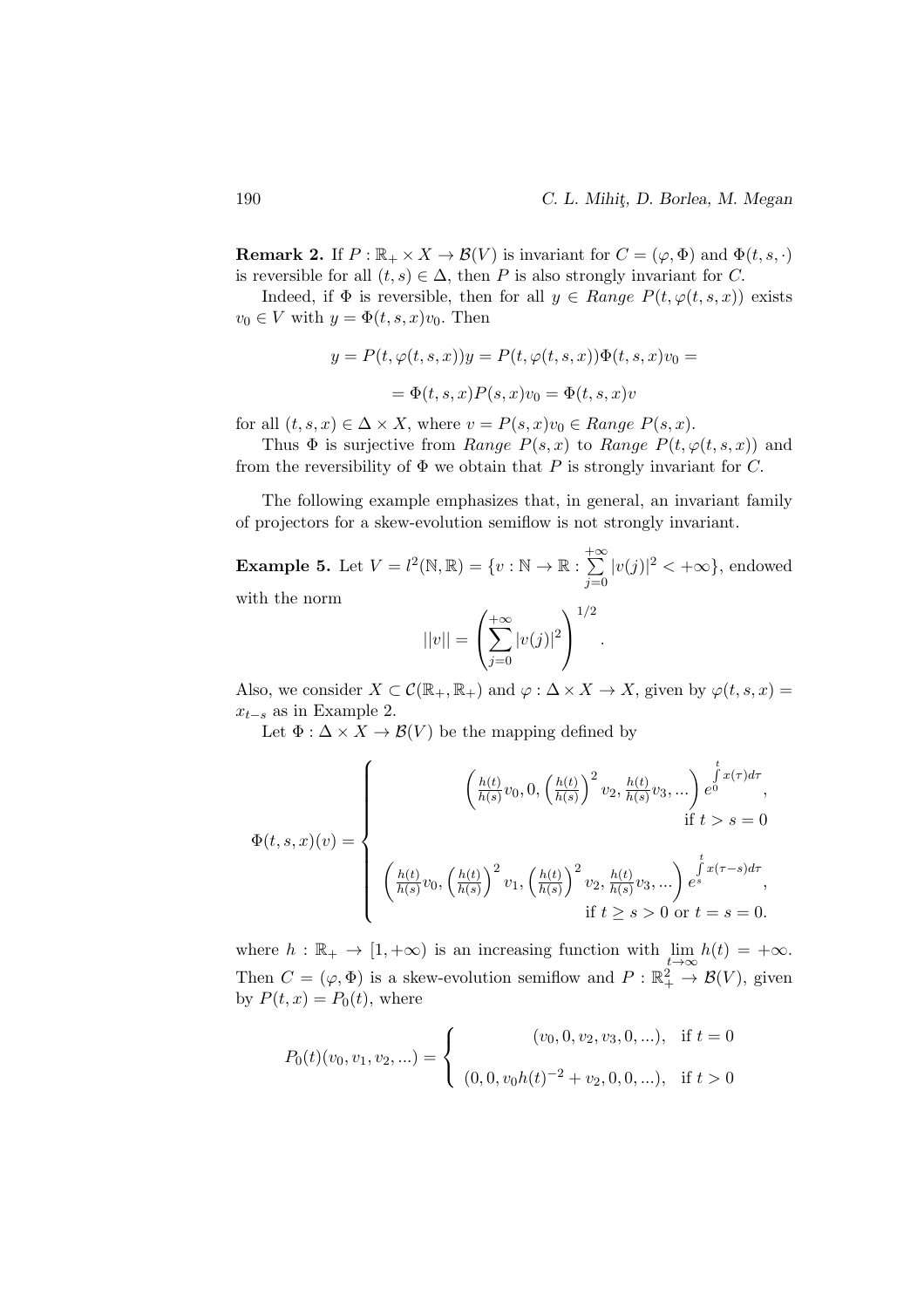is a family of invariant projectors for C.

Let us suppose that  $P$  is also strongly invariant for  $C$ , which implies that  $\Phi$  is surjective from Range  $P(s, x)$  to Range  $P(t, \varphi(t, s, x))$ .

For  $y = (0,0,-\frac{1}{2})$  $\frac{1}{2}$ , 0, 0,  $-\frac{1}{3}$  $(\frac{1}{3},...) \in Range P_0(1)$  it does not exists  $v =$  $(v_0, 0, v_2, v_3, 0, ...) \in Range P_0(0)$  with  $y = \Phi(1, 0, x)v$ , because we obtain

$$
(0,0,-\frac{1}{2},0,0,-\frac{1}{3},\ldots)=\left(\frac{h(1)}{h(0)}v_0,0,\left(\frac{h(1)}{h(0)}\right)^2v_2,\left(\frac{h(1)}{h(0)}\right)^2v_3,\ldots\right)e^{\int_0^1x(\tau)d\tau},
$$

which is a contradiction.

So  $P$  is not strongly invariant for  $C$ .

Let  $b : \mathbb{R}_+ \to [1, +\infty)$  be a nondecreasing function with  $\lim_{t \to \infty} b(t) = +\infty$ .

**Definition 7.** A family of projectors  $P : \mathbb{R}_+ \times X \to \mathcal{B}(V)$  is called b-bounded if there exist  $B \ge 1$  and  $\varepsilon \ge 0$  such that

$$
||P(t,x)|| \le Bb(t)^{\varepsilon}, \quad \text{for all} \quad (t,x) \in \mathbb{R}_+ \times X.
$$

**Remark 3.** If in Definition 7 we consider  $b(t) = e^t$  for all  $t \geq 0$ , then P is called *exponentially bounded* and if  $b(t) = t + 1$  for all  $t \geq 0$ , then we say that  $P$  is polynomially bounded.

**Definition 8.** Let  $P_1, P_2, P_3 : \mathbb{R}_+ \times X \to \mathcal{B}(V)$  be three families of projectors on V. We say that  $\mathcal{P} = \{P_1, P_2, P_3\}$  is a family of *supplementary* projectors if

- $(s_1)$   $P_1(t, x) + P_2(t, x) + P_3(t, x) = I;$
- $(s_2)$   $P_i(t, x)P_i(t, x) = 0$ ,

for all  $(t, x) \in \mathbb{R}_+ \times X$ ,  $i, j \in \{1, 2, 3\}$ ,  $i \neq j$ .

**Definition 9.** A family of supplementary projectors  $\mathcal{P} = \{P_1, P_2, P_3\}$  is said to be *compatible* with  $C = (\varphi, \Phi)$  if

- $(c_1)$  P<sub>1</sub> is invariant for C;
- $(c_2)$   $P_2$  and  $P_3$  are strongly invariant for C.

**Proposition 2.** If  $P = \{P_1, P_2, P_3\}$  is compatible with  $C = (\varphi, \Phi)$ , then there exist  $\Psi_2, \Psi_3 : \Delta \times X \to \mathcal{B}(V)$  such that for all  $(t, s, x) \in \Delta \times X$ ,  $i = 2, 3$ ,  $\Psi_i$  is an isomorphism from Range  $P_i(t, \varphi(t, s, x))$  to Range  $P_i(s, x)$ , with the properties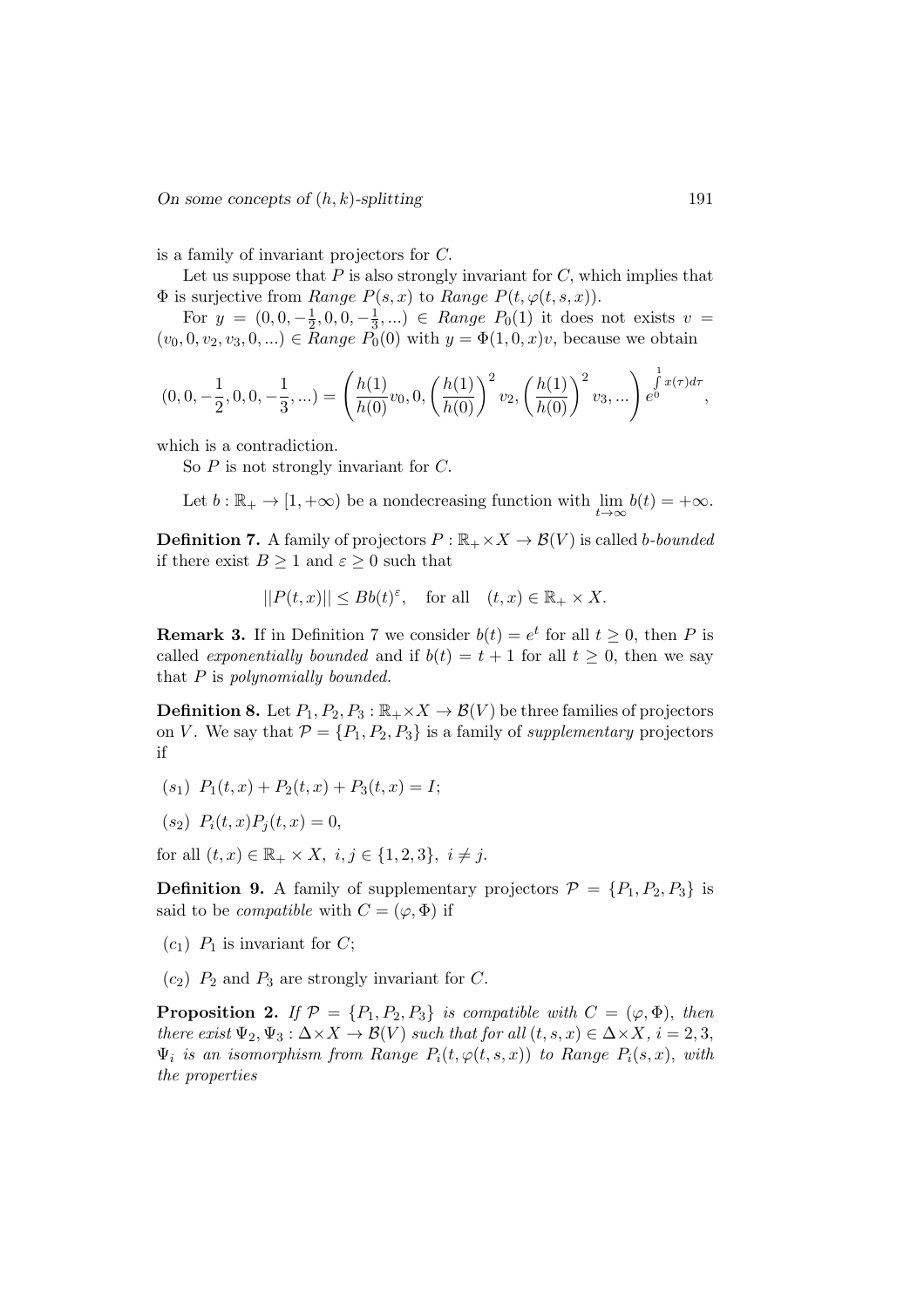$$
(\Psi^1_i)\enskip \Phi(t,s,x)\Psi_i(t,s,x)P_i(t,\varphi(t,s,x))=P_i(t,\varphi(t,s,x));
$$

$$
(\Psi_i^2) \ \ \Psi_i(t,s,x) \Phi(t,s,x) P_i(s,x) = P_i(s,x);
$$

$$
(\Psi_i^3) \ \ \Psi_i(t,s,x) P_i(t,\varphi(t,s,x)) = P_i(s,x) \Psi_i(t,s,x) P_i(t,\varphi(t,s,x));
$$

$$
(\Psi_i^4) \ \ \Psi_i(t,t_0,x) P_i(t,\varphi(t,t_0,x)) = \Psi_i(s,t_0,x) \Psi_i(t,s,\varphi(s,t_0,x)) P_i(t,\varphi(t,t_0,x)),
$$

for all  $(t, s), (s, t_0) \in \Delta$ ,  $x \in X$ ,  $i = 2, 3$ .

*Proof.* The relations  $(\Psi_i^1)$ ,  $(\Psi_i^2)$  are immediate.  $(\Psi_i^3)$  From  $P_i(t, \varphi(t, s, x))v \in Range P_i(t, \varphi(t, s, x))$  we obtain

$$
\Psi_i(t,s,x)P_i(t,\varphi(t,s,x))v \in Range \ P_i(s,x),
$$

which implies that

$$
\Psi_i(t,s,x)P_i(t,\varphi(t,s,x))v = P_i(s,x)\Psi_i(t,s,x)P_i(t,\varphi(t,s,x))v,
$$

for all  $(t, s, x, v) \in \Delta \times Y$ ,  $i = 2, 3$ .  $(\Psi_i^4)$  For all  $(t, s), (s, t_0) \in \Delta$ ,  $x \in X$ ,  $i = 2, 3$  it results that

$$
\Psi_i(t, t_0, x) P_i(t, \varphi(t, t_0, x)) = P_i(t_0, x) \Psi_i(t, t_0, x) P_i(t, \varphi(t, t_0, x)) =
$$

$$
= \Psi_i(s,t_0,x) \Phi(s,t_0,x) P_i(t_0,x) \Psi_i(t,t_0,x) P_i(t,\varphi(t,t_0,x)) =
$$

$$
= \Psi_i(s,t_0,x) P_i(s,\varphi(s,t_0,x)) \Phi(s,t_0,x) P_i(t_0,x) \Psi_i(t,t_0,x) P_i(t,\varphi(t,t_0,x)) =
$$

$$
= \Psi_i(s, t_0, x) \Psi_i(t, s, \varphi(s, t_0, x)) \Phi(t, s, \varphi(s, t_0, x))
$$

$$
P_i(s, \varphi(s, t_0, x))\Phi(s, t_0, x)P_i(t_0, x)\Psi_i(t, t_0, x)P_i(t, \varphi(t, t_0, x))=
$$

$$
= \Psi_i(s, t_0, x) \Psi_i(t, s, \varphi(s, t_0, x)) \Phi(t, t_0, x) P_i(t_0, x) \Psi_i(t, t_0, x) P_i(t, \varphi(t, t_0, x)) =
$$
  

$$
= \Psi_i(s, t_0, x) \Psi_i(t, s, \varphi(s, t_0, x)) \Phi(t, t_0, x) \Psi_i(t, t_0, x) P_i(t, \varphi(t, t_0, x)) =
$$
  

$$
= \Psi_i(s, t_0, x) \Psi_i(t, s, \varphi(s, t_0, x)) P_i(t, \varphi(t, t_0, x)).
$$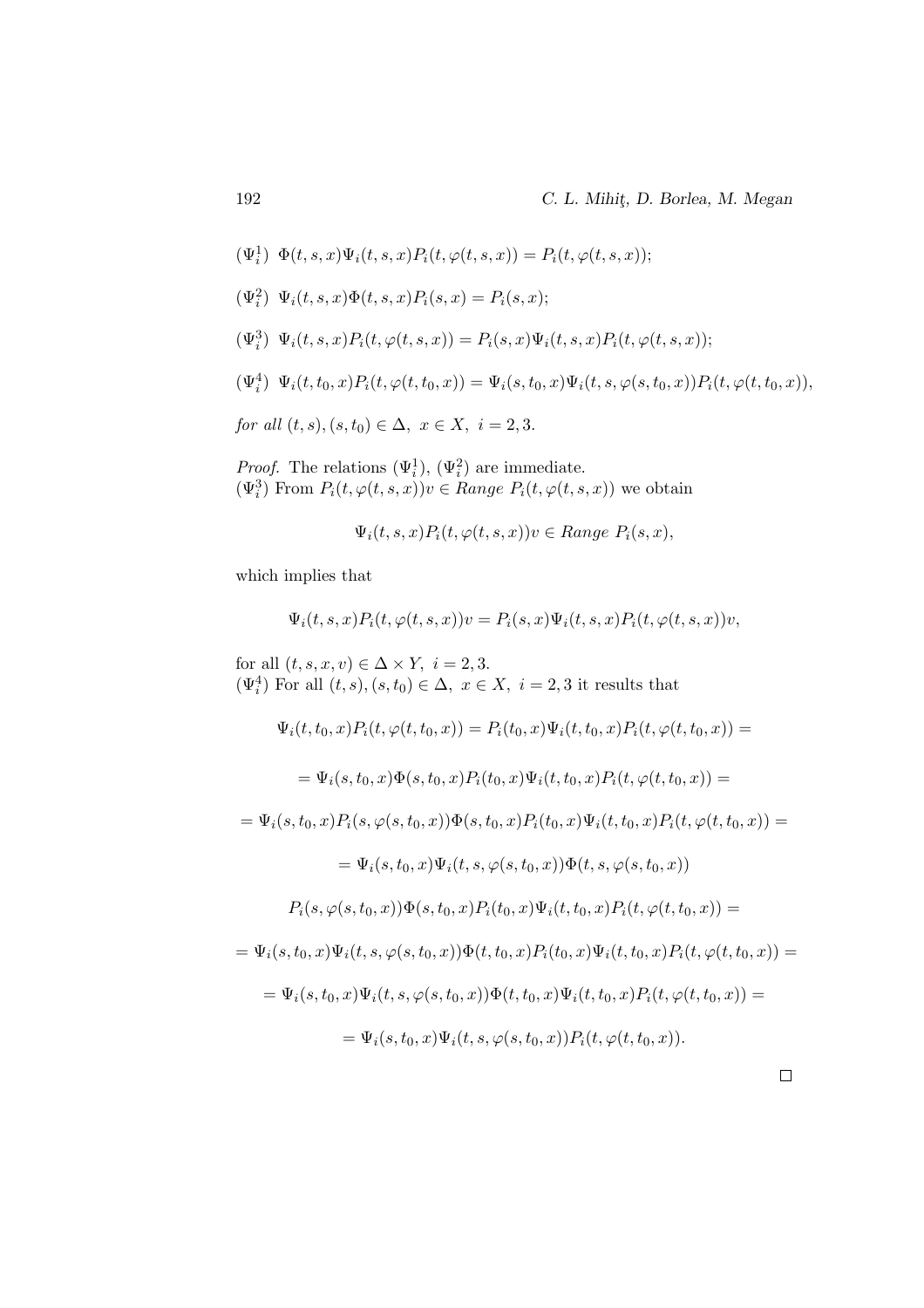# 4  $(h, k)$ -splitting

An increasing function  $\varphi : \mathbb{R}_+ \to [1, +\infty)$  is said to be a growth rate, if

$$
\lim_{t \to +\infty} \varphi(t) = +\infty.
$$

Let  $h, k : \mathbb{R}_+ \to [1, +\infty)$  be two growth rates and  $\mathcal{P} = \{P_1, P_2, P_3\}$  a family of projectors supplementary and invariant for a skew-evolution semiflow  $C = (\varphi, \Phi)$ .

**Definition 10.** We say that the pair  $(C, \mathcal{P})$  admits a  $(h, k)$ -splitting if there exist the real constants  $N \geq 1$ ,  $\alpha < \beta$ ,  $\gamma < \delta$  and  $\varepsilon \geq 0$  such that:

- $(hks_1) \ \ h(s)^{\alpha} ||\Phi(t,s,x)P_1(s,x)v|| \leq Nh(t)^{\alpha}k(s)^{\varepsilon}||P_1(s,x)v||;$
- $(hks_2)$   $h(t)^{\beta}||P_2(s,x)v|| \leq Nh(s)^{\beta}k(t)^{\varepsilon}||\Phi(t,s,x)P_2(s,x)v||;$
- $(hks_3)$   $h(t)^\gamma ||\Phi(t,s,x)P_3(s,x)v|| \leq Nh(s)^\gamma k(s)^\varepsilon ||P_3(s,x)v||;$
- $(hks_4)$   $h(s)^\delta ||P_3(s,x)v|| \leq Nh(t)^\delta k(t)^\varepsilon ||\Phi(t,s,x)P_3(s,x)v||,$

for all  $(t, s) \in \Delta$ ,  $(x, v) \in Y$ .

In the particular case when  $\varepsilon = 0$  or k is a constant function, we say that  $C$  has a uniform h-splitting.

The constants N,  $\alpha$ ,  $\beta$ ,  $\gamma$ ,  $\delta$ ,  $\varepsilon$  are called *splitting constants*.

**Remark 4.** As particular cases of  $(h, k)$ -splitting we have that

- (i) if  $h(t) = k(t) = e^t$  for all  $t \geq 0$ , then we recover the notion of *nonuni*form exponential splitting and in particular when the function  $k$  is constant or  $\varepsilon = 0$ , we obtain the concept of uniform exponential splitting;
- (ii) if  $h(t) = k(t) = t + 1$  for all  $t \geq 0$ , then we obtain the property of nonuniform polynomial splitting and in particular when  $\varepsilon = 0$  or the function  $k$  is constant, we recover the notion of uniform polynomial splitting;
- (iii) if  $(C, \mathcal{P})$  admits a  $(h, k)$ -splitting with  $\alpha < 0 < \beta$ ,  $\gamma < 0 < \delta$ , then  $(C, \mathcal{P})$  is called  $(h, k)$ -trichotomic (or  $(C, \mathcal{P})$  has a  $(h, k)$ -trichotomy).

**Remark 5.** It is obvious that if  $(C, \mathcal{P})$  admits a uniform  $(h, k)$ -splitting, then it also admits a  $(h, k)$ -splitting. The converse is not valid, as we show in the following example.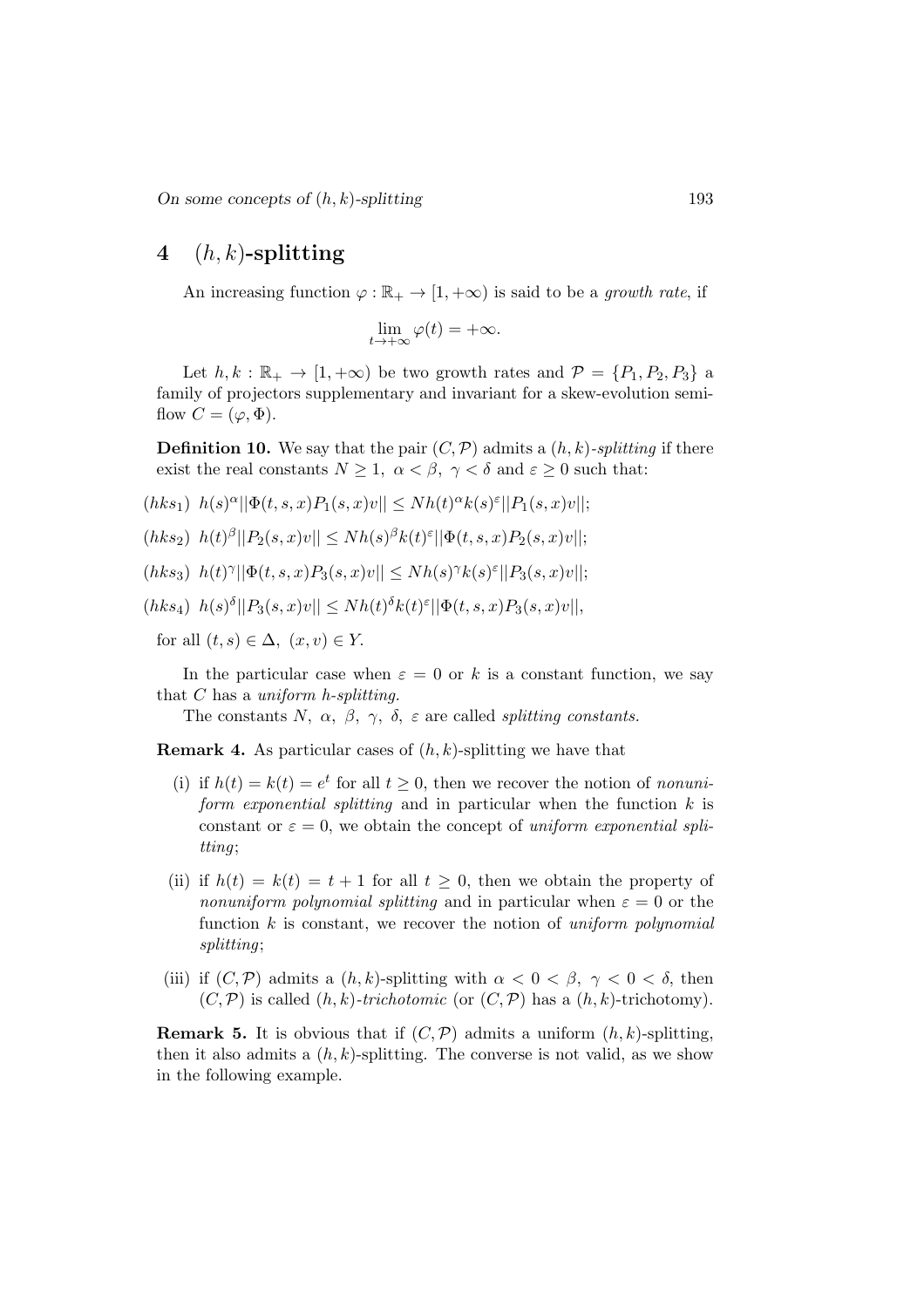**Example 6.** Let V be a Banach space, X a metric space and  $h, k : \mathbb{R}_+ \to$  $[1, +\infty)$  two growth rates.

We consider the positive constants  $\alpha < \beta$ ,  $\gamma < \delta$ ,  $\varepsilon$  and  $\mathcal{P} = \{P_1, P_2, P_3\}$ a family of projectors with

$$
P_i(t, x)P_i(s, x) = P_i(s, x), \quad \text{for all} \quad (t, s, x) \in \Delta \times X, \ i = \overline{1, 3}
$$

and it is supplementary and invariant for a skew-evolution semiflow  $C =$  $(\varphi, \Phi)$ , where

$$
\Phi(t,s,x) = \left(\frac{h(t)}{h(s)}\right)^{\alpha} \frac{k(s)^{\varepsilon \cos^2 s}}{k(t)^{\varepsilon \cos^2 t}} P_1(s,x) +
$$

$$
\left(\frac{h(t)}{h(s)}\right)^{\beta} \left(\frac{k(s)}{k(t)}\right)^{\varepsilon} P_2(s,x) + \left(\frac{h(s)}{h(t)}\right)^{\gamma} \left(\frac{k(s)}{k(t)}\right)^{\varepsilon} P_3(s,x)
$$

and  $\varphi$  is an arbitrary evolution semiflow.

It is easy to check that the pair  $(C, \mathcal{P})$  admits a  $(h, k)$ -splitting, with the splitting constants  $\alpha$ ,  $\beta$ ,  $\gamma$ ,  $\delta$  and  $\varepsilon$ .

Assuming that  $(C, \mathcal{P})$  admits a uniform  $(h, k)$ -splitting it results that there exists  $N > 1$  such that

$$
h(s)^\alpha||\Phi(t,s,x)P_1(s,x)v|| \leq Nh(t)^\alpha||P_1(s,x)v||,
$$

which implies that

$$
\frac{k(s)^{\varepsilon \cos^2 s}}{k(t)^{\varepsilon \cos^2 t}} \le N, \quad \text{for all } (t, s) \in \Delta.
$$

For  $s = 2n\pi$ ,  $t = 2n\pi + \frac{\pi}{2}$  we obtain

$$
k(s)^{\varepsilon} \leq N
$$
, for all  $s \geq 0$ ,

which is absurd.

**Remark 6.** The pair  $(C, \mathcal{P})$  is  $(h, k)$ -trichotomic if and only if there are the constants  $N \geq 1$ ,  $a, b > 0$  and  $\varepsilon \geq 0$  such that

 $(hkt_1)$   $h(t)^a ||\Phi(t, s, x)P_1(s, x)v|| \leq Nh(s)^a k(s)^{\varepsilon} ||P_1(s, x)v||;$ 

(*hkt*<sub>2</sub>) 
$$
h(t)^a ||P_2(s,x)v|| \leq Nh(s)^a k(t)^{\varepsilon} ||\Phi(t,s,x)P_2(s,x)v||;
$$

 $(hkt_3)$   $h(s)^b ||\Phi(t, s, x)P_3(s, x)v|| \leq Nh(t)^bk(s)^{\varepsilon}||P_3(s, x)v||;$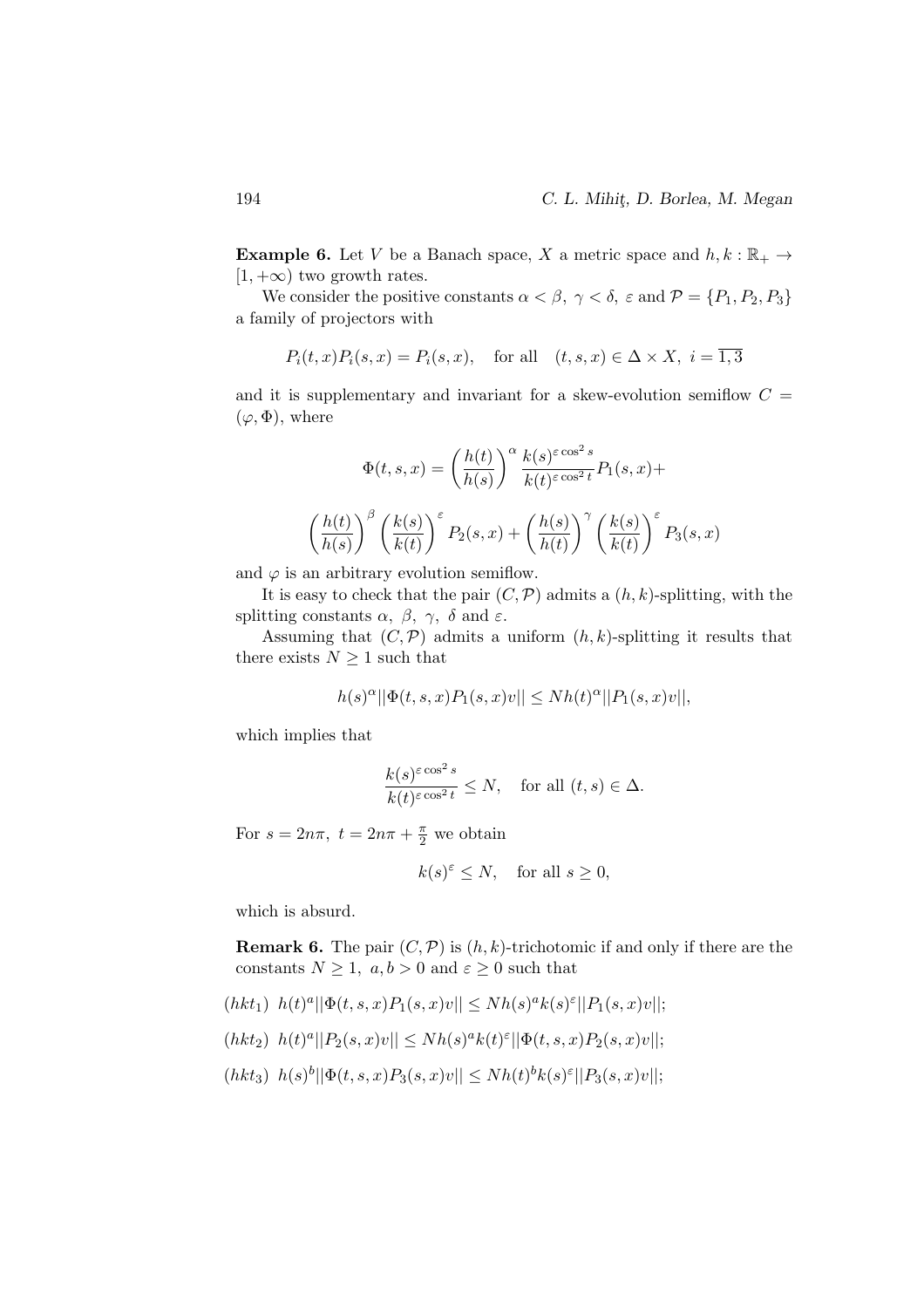On some concepts of  $(h, k)$ -splitting 195

(*hkt*<sub>4</sub>) 
$$
h(s)^b ||P_3(s,x)v|| \leq Nh(t)^b k(t)^{\varepsilon} ||\Phi(t,s,x)P_3(s,x)v||,
$$

for all  $(t, s) \in \Delta$ ,  $(x, v) \in Y$ .

Indeed, for the necessity it is sufficient to put  $a = \min\{-\alpha, \beta\}, b =$  $\min\{-\gamma, \delta\}$ . The converse is obvious.

**Remark 7.** If a pair  $(C, \mathcal{P})$  has a  $(h, k)$ -trichotomy, then it has a  $(h, k)$ splitting. The converse implication is not true, as the following example shows.

**Example 7.** We consider  $V$  a Banach space,  $X$  a metric space and the growth rates  $h, k : \mathbb{R}_+ \to [1, +\infty)$ .

Let  $c_1 < c_2$ ,  $c_3 < c_4$  be positive constants and  $\mathcal{P} = \{P_1, P_2, P_3\}$  a family of projectors with the property

$$
P_i(t, x)P_i(s, x) = P_i(s, x), \quad \text{for all} \quad (t, s, x) \in \Delta \times X, \ i = \overline{1, 3}
$$

and it is supplementary and invariant for a skew-evolution semiflow  $C =$  $(\varphi, \Phi)$ , where

$$
\Phi(t,s,x) = \left(\frac{h(t)}{h(s)}\right)^{c_1} P_1(s,x) + \left(\frac{h(t)}{h(s)}\right)^{c_2} P_2(s,x) + \left(\frac{h(s)}{h(t)}\right)^{c_3} P_3(s,x)
$$

and  $\varphi$  is an arbitrary evolution semiflow.

It is simple to verify that  $(C, \mathcal{P})$  has a  $(h, k)$ -splitting with the splitting constants  $c_1, c_2, c_3, c_4$ .

If we suppose that  $(C, \mathcal{P})$  has a  $(h, k)$ -trichotomy it results from Remark 6 that there exist  $N \geq 1, a > 0, \varepsilon \geq 0$  with

$$
h(t)^a||\Phi(t,s,x)P_1(s,x)v|| \leq Nh(s)^a k(s)^{\varepsilon} ||P_1(s,x)v||, \text{ for all } (t,s,x)\in \Delta\times X,
$$

which implies

$$
h(t)^{c_1+a} \le Nh(s)^{c_1+a}k(s)^{\varepsilon}, \quad \text{for all} \quad (t,s)\in\Delta.
$$

Considering  $s = 0$  we obtain

$$
h(t)^{c_1+a} \le Nh(0)^{c_1+a}k(0)^{\varepsilon}, \quad \text{for all} \quad t \ge 0,
$$

which is a contradiction.

Hence,  $(C, \mathcal{P})$  is not  $(h, k)$ -trichotomic.

A characterization for the property of  $(h, k)$ -splitting is given by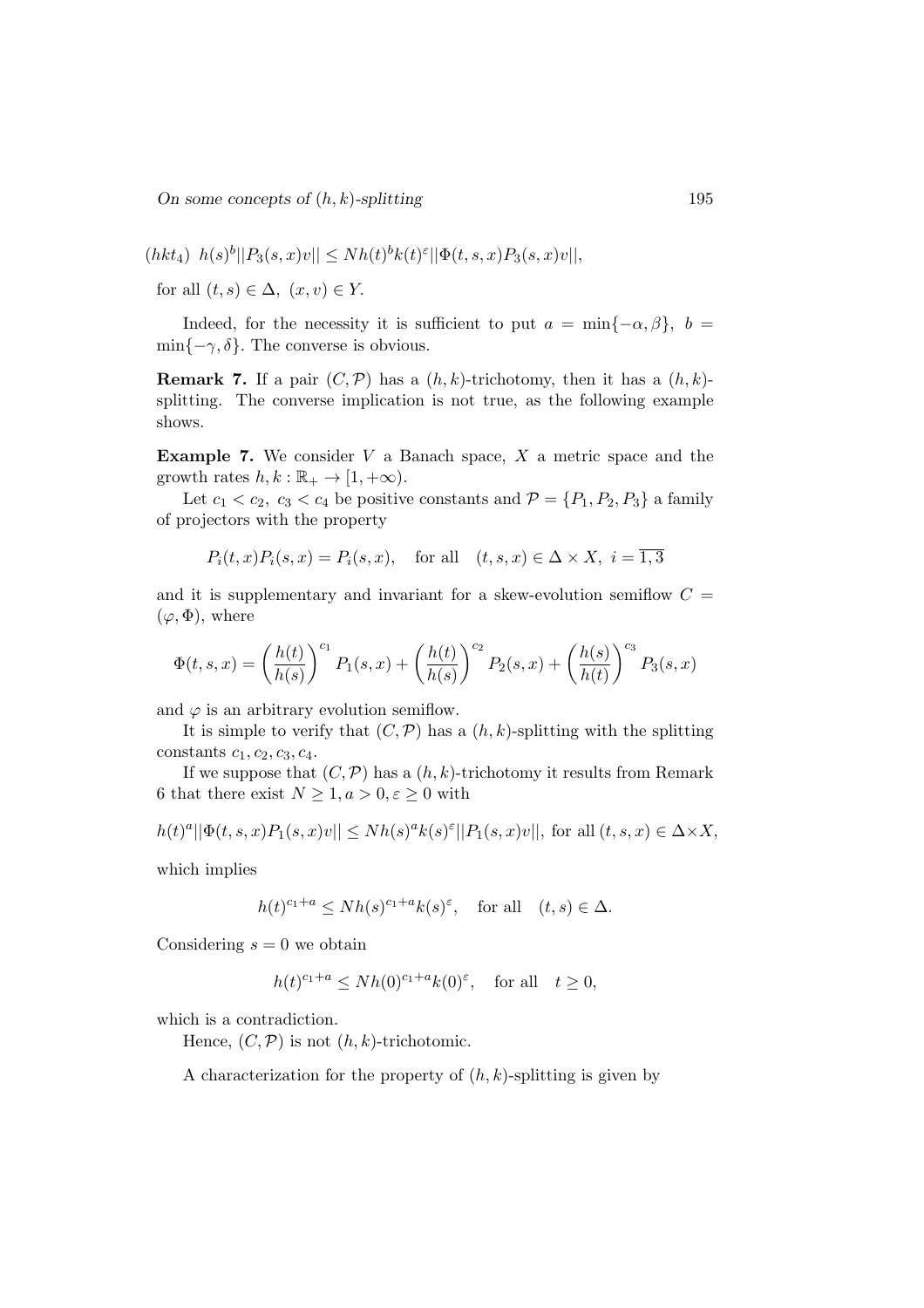**Theorem 1.** Let  $P = \{P_1, P_2, P_3\}$  be a family of compatible projectors with a skew-evolution semiflow  $C = (\varphi, \Phi)$ . Then  $(C, \mathcal{P})$  admits a  $(h, k)$ -splitting if and only if there exist the real constants  $N \geq 1$ ,  $\alpha < \beta$ ,  $\gamma < \delta$  and  $\varepsilon \geq 0$ such that

- $(hks_1)$   $h(s)^\alpha ||\Phi(t, s, x)P_1(s, x)v|| \leq Nh(t)^\alpha k(s)^\varepsilon ||P_1(s, x)v||;$
- $(hks_2')$   $h(t)^\beta ||\Psi_2(t,s,x)P_2(t,\varphi(t,s,x))v|| \leq Nh(s)^\beta k(t)^\varepsilon ||P_2(t,\varphi(t,s,x))v||;$
- $(hks_3)$   $h(t)^\gamma ||\Phi(t,s,x)P_3(s,x)v|| \leq Nh(s)^\gamma k(s)^\varepsilon ||P_3(s,x)v||;$
- $(hks_4')\ \ h(s)^\delta||\Psi_3(t,s,x)P_3(t,\varphi(t,s,x))v||\leq Nh(t)^\delta k(t)^\varepsilon ||P_3(t,\varphi(t,s,x))v||,$
- for all  $(t, s) \in \Delta$ ,  $(x, v) \in Y$ .

*Proof.* It is sufficient to prove  $(hks_2) \Leftrightarrow (hks'_2)$  and  $(hks_4) \Leftrightarrow (hks'_4)$ . If  $(hks_2)$  from Definition 10 holds, then

$$
h(t)^{\beta} || \Psi_2(t, s, x) P_2(t, \varphi(t, s, x)) v || =
$$
  
=  $h(t)^{\beta} || P_2(s, x) \Psi_2(t, s, x) P_2(t, \varphi(t, s, x)) v || \le$   
 $\leq N h(s)^{\beta} k(t)^{\varepsilon} || \Phi(t, s, x) P_2(s, x) \Psi_2(t, s, x) P_2(t, \varphi(t, s, x)) v || =$   
=  $N h(s)^{\beta} k(t)^{\varepsilon} || P_2(t, \varphi(t, s, x)) \Phi(t, s, x) \Psi_2(t, s, x) P_2(t, \varphi(t, s, x)) v ||$   
=  $N h(s)^{\beta} k(t)^{\varepsilon} || P_2(t, \varphi(t, s, x)) v ||$ ,

for all  $(t, s) \in \Delta$ ,  $(x, v) \in Y$ , which imply  $(hks'_2)$ . Now we prove  $(hks'_2) \Rightarrow (hks_2)$ . We have

$$
h(t)^{\beta}||P_2(s,x)v|| = h(t)^{\beta}||\Psi_2(t,s,x)\Phi(t,s,x)P_2(s,x)v|| =
$$
  
\n
$$
= h(t)^{\beta}||\Psi_2(t,s,x)P_2(t,\varphi(t,s,x))\Phi(t,s,x)P_2(s,x)v|| \le
$$
  
\n
$$
\leq Nh(s)^{\beta}k(t)^{\varepsilon}||P_2(t,\varphi(t,s,x))\Phi(t,s,x)P_2(s,x)v|| =
$$
  
\n
$$
=Nh(s)^{\beta}k(t)^{\varepsilon}||\Phi(t,s,x)P_2(s,x)v||
$$

for all  $(t, s) \in \Delta$  and  $(x, v) \in Y$ . Similarly, it results that  $(hks_4) \Leftrightarrow (hks'_4)$ .

 $\Box$ 

**Corollary 1.** Let  $P = \{P_1, P_2, P_3\}$  be a family of compatible projectors with a skew-evolution semiflow  $C = (\varphi, \Phi)$ . Then  $(C, \mathcal{P})$  is  $(h, k)$ -trichotomic if and only if there are some constants  $N \geq 1$ ,  $a, b > 0$  and  $\varepsilon \geq 0$  such that

(*hkt*<sub>1</sub>) 
$$
h(t)^a ||\Phi(t, s, x)P_1(s, x)v|| \leq Nh(s)^a k(s)^{\varepsilon} ||P_1(s, x)v||;
$$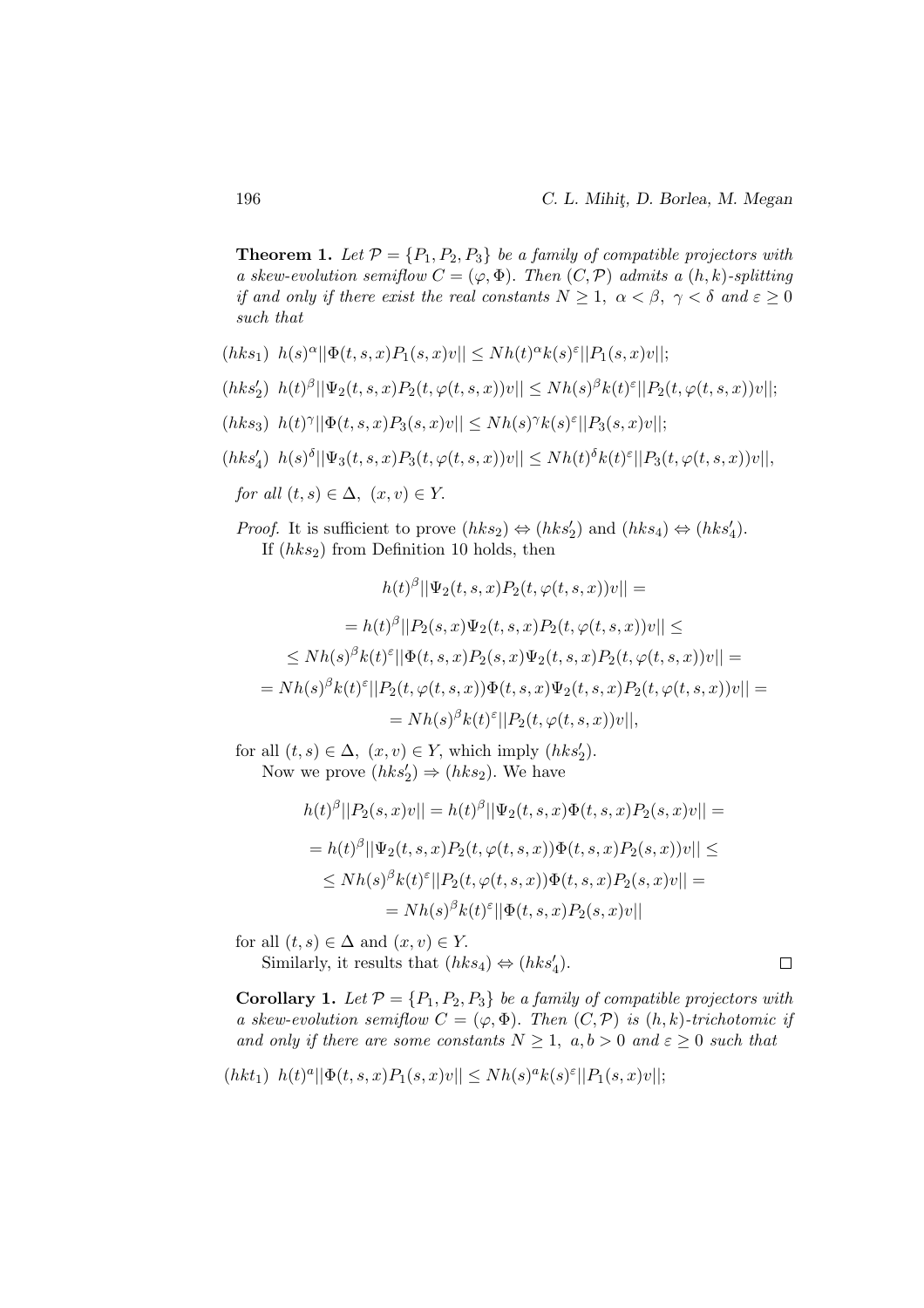$\label{eq:4.1} (hkt_2')\ \ h(t)^a||\Psi_2(t,s,x)P_2(t,\varphi(t,s,x))v||\leq Nh(s)^ak(t)^{\varepsilon}||P_2(t,\varphi(t,s,x))v||;$  $(hkt_3)$   $h(s)^b ||\Phi(t, s, x)P_3(s, x)v|| \leq Nh(t)^bk(s)^{\varepsilon}||P_3(s, x)v||;$  $(hkt'_4)$   $h(s)^b||\Psi_3(t, s, x)P_3(t, \varphi(t, s, x))v|| \leq Nh(t)^bk(t)^{\varepsilon}||P_3(t, \varphi(t, s, x))v||$ for all  $(t, s) \in \Delta$ ,  $(x, v) \in Y$ .

Proof. It is obvious from Theorem 1 and Remark 6.

**Proposition 3.** Let  $\mathcal{P} = \{P_1, P_2, P_3\}$  be a compatible family of projectors with a skew-evolution semiflow  $C = (\varphi, \Phi)$ . The pair  $(C, \mathcal{P})$  has a  $(h, k)$ splitting if and only if there exist the real constants  $N \geq 1$ ,  $\alpha < \beta$ ,  $\gamma < \delta$ and  $\varepsilon \geq 0$  such that

- $\label{eq:4.1} (hks_1')\ \ h(s)^\alpha||\Phi(t,t_0,x)P_1(t_0,x)v||\leq Nh(t)^\alpha k(s)^\varepsilon||\Phi(s,t_0,x)P_1(t_0,x)v||;$
- $(hks''_2)$   $h(s)^\beta ||\Psi_2(t,t_0,x)P_2(t,\varphi(t,t_0,x))v|| \leq$

$$
\leq Nh(t_0)^{\beta}k(s)^{\varepsilon}||\Psi_2(t,s,\varphi(s,t_0,x))P_2(t,\varphi(t,t_0,x))v||;
$$

 $(hks_3')$   $h(t)^\gamma ||\Phi(t,t_0,x)P_3(t_0,x)v|| \leq Nh(s)^\gamma k(s)^\varepsilon ||\Phi(s,t_0,x)P_3(t_0,x)v||;$ 

$$
(hks''_4) \ \ h(t_0)^\delta ||\Psi_3(t,t_0,x)P_3(t,\varphi(t,t_0,x))v|| \leq
$$

$$
\leq Nh(s)^{\delta}k(s)^{\varepsilon}||\Psi_{3}(t,s,\varphi(s,t_{0},x))P_{3}(t,\varphi(t,t_{0},x))v||,
$$

for all  $(t, s), (s, t_0) \in \Delta$ ,  $(x, v) \in Y$ .

Proof. Necessity. We will use the relations from Proposition 2 and Theorem 1.  $(11)^{2}$ 

$$
(hks'_1) \t h(s)^\alpha ||\Phi(t, t_0, x)P_1(t_0, x)v|| =
$$
  
\t\t\t
$$
= h(s)^\alpha ||\Phi(t, s, \varphi(s, t_0, x))P_1(s, \varphi(s, t_0, x))\Phi(s, t_0, x)P_1(t_0, x)v|| \le
$$
  
\t\t\t
$$
\leq Nh(t)^\alpha k(s)^\varepsilon ||\Phi(s, t_0, x)P_1(t_0, x)v||;
$$
  
\n
$$
(hks''_2) \t h(s)^\beta ||\Psi_2(t, t_0, x)P_2(t, \varphi(t, t_0, x))v|| =
$$
  
\t\t\t
$$
= h(s)^\beta ||\Psi_2(s, t_0, x)P_2(s, \varphi(s, t_0, x))\Psi_2(t, s, \varphi(s, t_0, x))P_2(t, \varphi(t, t_0, x))v|| \le
$$
  
\t\t\t
$$
\leq Nh(t_0)^\beta k(s)^\varepsilon ||P_2(s, \varphi(s, t_0, x))\Psi_2(t, s, \varphi(s, t_0, x))P_2(t, \varphi(t, t_0, x))v|| =
$$

$$
= Nh(t_0)^{\beta}k(s)^{\varepsilon}||\Psi_2(t,s,\varphi(s,t_0,x))P_2(t,\varphi(t,t_0,x))v||,
$$
  
for all  $(t,s),(s,t_0)\in\Delta$ ,  $(x,v)\in Y$ .

Using a similar technique, we obtain that  $(hks'_3)$  and  $(hks''_4)$  are satisfied.

Sufficiency. For  $s = t$  in  $(hks_2'')$  and  $(hks_4'')$ , respectively for  $s = t_0$  in  $(hks'_1)$  and  $(hks'_3)$  it results the inequalities from Theorem 1. We conclude that  $(C, \mathcal{P})$  admits a  $(h, k)$ -splitting.  $\Box$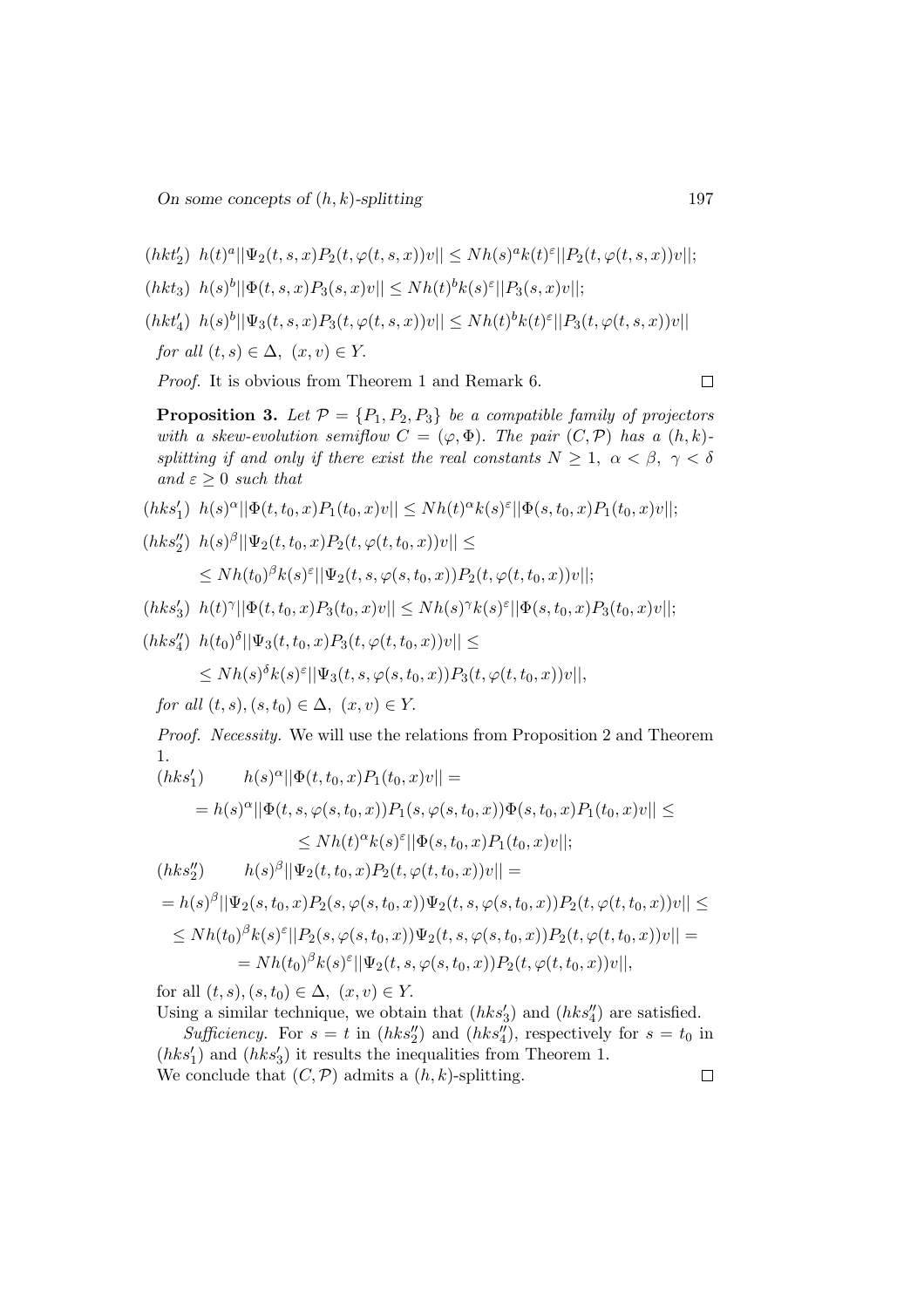**Corollary 2.** Let  $\mathcal{P} = \{P_1, P_2, P_3\}$  be a compatible family of projectors with  $C = (\varphi, \Phi)$ . Then  $(C, \mathcal{P})$  admits a  $(h, k)$ -trichotomy if and only if there exist the constants  $N \geq 1$ ,  $a, b > 0$  and  $\varepsilon \geq 0$  with

- $(hkt_1')$   $h(t)^a ||\Phi(t, t_0, x)P_1(t_0, x)v|| \leq Nh(s)^a k(s)^{\varepsilon} ||\Phi(s, t_0, x)P_1(t_0, x)v||;$
- $(hkt''_2)$   $h(s)^a||\Psi_2(t,t_0,x)P_2(t,\varphi(t,t_0,x))v|| \leq$

 $\leq Nh(t_{0})^{a}k(s)^{\varepsilon}||\Psi_{2}(t,s,\varphi(s,t_{0},x))P_{2}(t,\varphi(t,t_{0},x))v||;$ 

- $(hkt'_3)$   $h(s)^b \|\Phi(t,t_0,x)P_3(t_0,x)v\| \leq Nh(t)^bk(s)^{\varepsilon} \|\Phi(s,t_0,x)P_3(t_0,x)v\|;$
- $(hkt''_4)$   $h(t_0)^b || \Psi_3(t, t_0, x) P_3(t, \varphi(t, t_0, x))v|| \leq$

$$
\leq Nh(s)^{b}k(s)^{\varepsilon}||\Psi_{3}(t,s,\varphi(s,t_{0},x))P_{3}(t,\varphi(t,t_{0},x))v||,
$$

for all  $(t, s), (s, t_0) \in \Delta$ ,  $(x, v) \in Y$ .

Proof. It is immediate from Proposition 3 and Remark 6.

 $\Box$ 

# 5 Strong  $(h, k)$ -splitting

In what follows, we consider  $h, k : \mathbb{R}_+ \to [1, +\infty)$  two growth rates and  $\mathcal{P} = \{P_1, P_2, P_3\}$  a compatible family of projectors with a skew-evolution semiflow  $C = (\varphi, \Phi)$ .

**Definition 11.** We say that the pair  $(C, \mathcal{P})$  has a strong  $(h, k)$ -splitting if there exist the real constants  $N \geq 1$ ,  $\alpha < \beta$ ,  $\gamma < \delta$  and  $\varepsilon \geq 0$  such that

- $(shks_1) \ h(s)^{\alpha} || \Phi(t,s,x) P_1(s,x)v|| \leq Nh(t)^{\alpha} k(s)^{\varepsilon} ||v||;$
- $(shks_2) \ \ h(t)^{\beta} || \Psi_2(t,s,x) P_2(t,\varphi(t,s,x))v|| \leq Nh(s)^{\beta}k(t)^{\varepsilon}||v||;$
- $(shks_3) \ h(t)^\gamma ||\Phi(t,s,x)P_3(s,x)v|| \leq Nh(s)^\gamma k(s)^\varepsilon ||v||;$
- $(shks_4) \ \ h(s)^{\delta} || \Psi_3(t,s,x) P_3(t,\varphi(t,s,x))v|| \leq Nh(t)^{\delta}k(t)^{\varepsilon}||v||,$

for all  $(t, s) \in \Delta$  and  $(x, v) \in Y$ .

In particular, if  $\alpha < 0 < \beta$ ,  $\gamma < 0 < \delta$ , then  $(C, \mathcal{P})$  is called *strongly*  $(h, k)$ -trichotomic.

**Remark 8.** The pair  $(C, \mathcal{P})$  has a strong  $(h, k)$ -splitting if and only if there are the real constants  $N \geq 1$ ,  $\alpha < \beta$ ,  $\gamma < \delta$  and  $\varepsilon \geq 0$  such that

$$
(shks_1')\ \ h(s)^{\alpha}||\Phi(t,s,x)P_1(s,x)||\leq Nh(t)^{\alpha}k(s)^{\varepsilon};
$$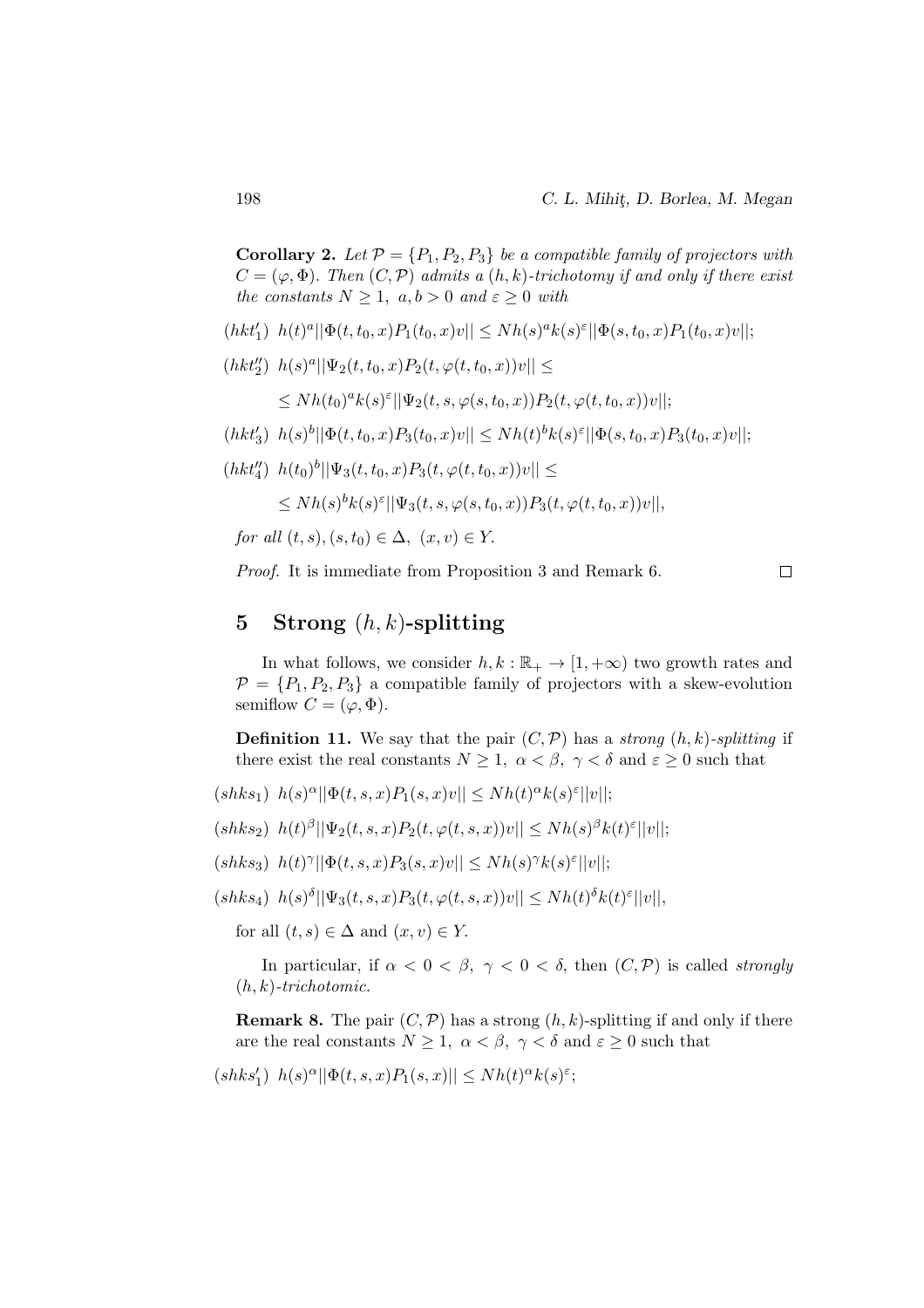On some concepts of  $(h, k)$ -splitting 199

 $(shks_2')$   $h(t)^\beta ||\Psi_2(t,s,x)P_2(t,\varphi(t,s,x))|| \leq Nh(s)^\beta k(t)^\varepsilon;$ 

$$
(shks_3')\ \ h(t)^\gamma||\Phi(t,s,x)P_3(s,x)||\leq Nh(s)^\gamma k(s)^\varepsilon;
$$

 $(shks_4')$   $h(s)^\delta | \Psi_3(t, s, x) P_3(t, \varphi(t, s, x)) | \leq Nh(t)^\delta k(t)^\varepsilon,$ 

for all  $(t, s, x) \in \Delta \times X$ .

**Remark 9.** If  $(C, \mathcal{P})$  admits a strong  $(h, k)$ -splitting, then  $\mathcal{P}$  is k-bounded.

**Remark 10.** The pair  $(C, \mathcal{P})$  is strongly  $(h, k)$ -trichotomic if and only if there exist  $N \geq 1$ ,  $a, b > 0$  and  $\varepsilon \geq 0$  with:

 $(shkt_1) \ h(t)^a ||\Phi(t,s,x)P_1(s,x)v|| \leq Nh(s)^ak(s)^{\varepsilon}||v||;$ 

- $(shkt_2) \ \ h(t)^a || \Psi_2(t, s, x) P_2(t, \varphi(t, s, x)) v || \leq Nh(s)^a k(t)^{\varepsilon} ||v||;$
- $(shkt_3) \ h(s)^b || \Phi(t,s,x) P_3(s,x)v|| \leq Nh(t)^b k(s)^{\varepsilon} ||v||;$

 $(shkt_4)$   $h(s)^b || \Psi_3(t, s, x) P_3(t, \varphi(t, s, x))v|| \leq Nh(t)^b k(t)^{\varepsilon} ||v||,$ 

for all  $(t, s) \in \Delta$ ,  $(x, v) \in Y$ .

**Remark 11.** If  $(C, \mathcal{P})$  has a strong  $(h, k)$ -splitting, then it also admits a  $(h, k)$ -splitting. In general the converse implication is not accomplished, as it results from the following example.

**Example 8.** Let  $V = l^{\infty}(\mathbb{N}, \mathbb{R})$  be the Banach space of all bounded realvalued sequences, endowed with the norm

$$
||v|| = \sup_{n \in \mathbb{N}} |v_n|, \qquad v = (v_0, v_1, ..., v_n, ...) \in V
$$

and X a metric space.

We consider  $h, k : \mathbb{R}_+ \to [1, +\infty)$  growth rates and the family of projectors  $\mathcal{P} = \{P_1, P_2, P_3\}, P_i(t, x) = \tilde{P}_i(t)$  for all  $(t, x) \in \mathbb{R}_+ \times X$ ,  $i = \overline{1, 3}$ , where

$$
\tilde{P}_1(t)(v_0, v_1, \ldots) = (v_0 + (e^{k(t)} - 1)v_1, 0, v_2 + (e^{k(t)} - 1)v_3, 0, \ldots),
$$
  

$$
\tilde{P}_2(t)(v_0, v_1, \ldots) = ((1 - e^{k(t)})v_1, 0, (1 - e^{k(t)})v_3, 0, \ldots),
$$
  

$$
\tilde{P}_3(t)(v_0, v_1, \ldots) = (0, v_1, 0, v_3, \ldots).
$$

Let  $\alpha < \beta$ ,  $\gamma < \delta$  be real constants and the evolution cocycle is defined by

$$
\Phi(t,s,x) = \left(\frac{h(t)}{h(s)}\right)^{\alpha} \tilde{P}_1(s) + \left(\frac{h(t)}{h(s)}\right)^{\beta} \tilde{P}_2(t) + \left(\frac{h(s)}{h(t)}\right)^{\gamma} \tilde{P}_3(s),
$$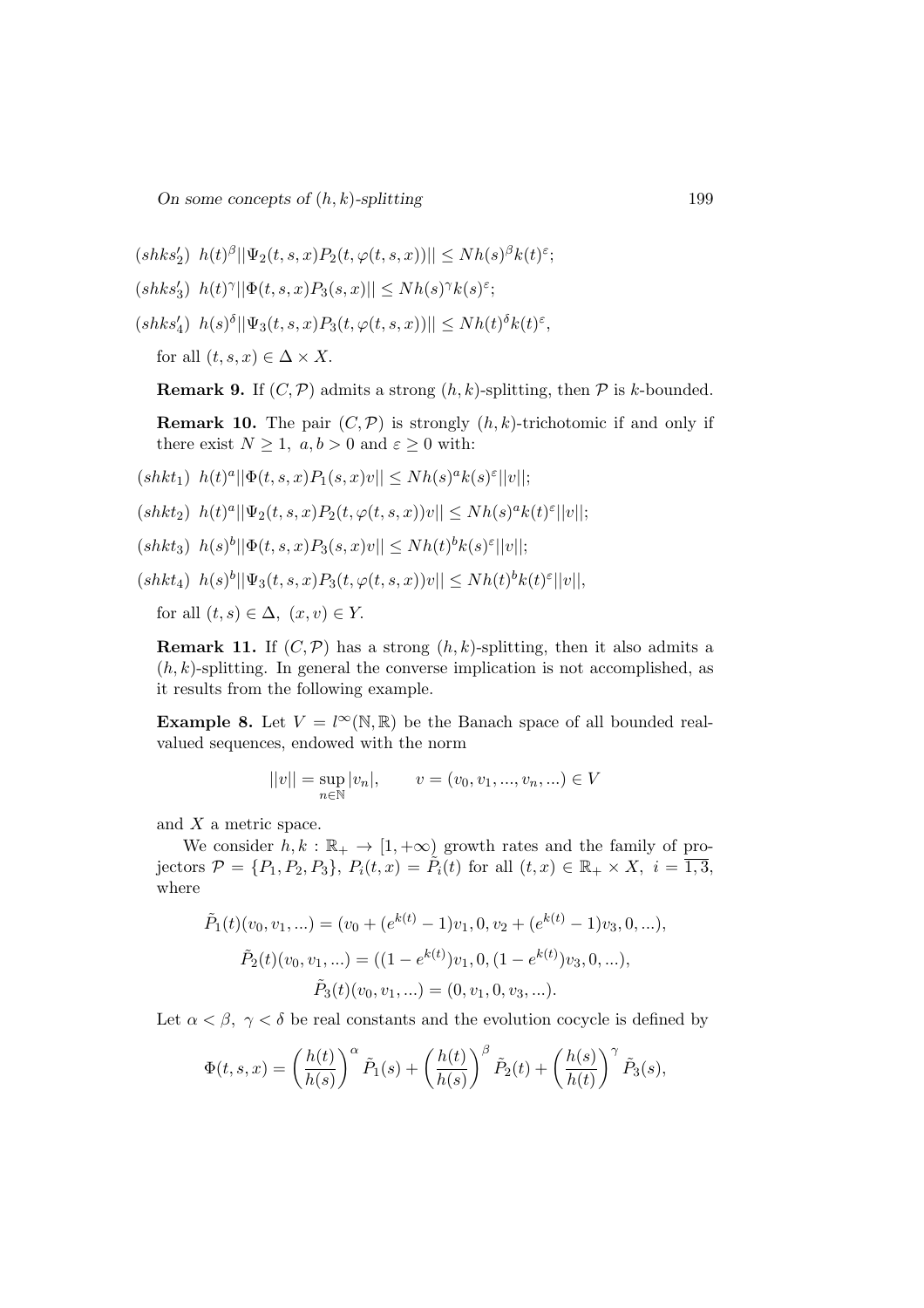for all  $(t, s, x) \in \Delta \times X$ .

It is immediate that  $\Phi$  is an evolution cocycle over all evolution semiflows  $\varphi$  and after some computations we obtain that  $(C, \mathcal{P})$  has a  $(h, k)$ -splitting.

If we suppose that  $(C, \mathcal{P})$  admits a strong  $(h, k)$ -splitting, it results from Remark 9 that  $P$  is k-bounded, which is a contradiction.

**Theorem 2.** The pair  $(C, \mathcal{P})$  has a strong  $(h, k)$ -splitting if and only if it admits a  $(h, k)$ -splitting and  $P$  is k-bounded.

*Proof.* Necessity. As  $(C, \mathcal{P})$  has a strong  $(h, k)$ -splitting, we deduce that it admits a  $(h, k)$ -splitting.

By Remark 9, it results that  $P$  is k-bounded.

Sufficiency. As P is k-bounded, there exist  $B \ge 1$ ,  $\varepsilon \ge 0$  with

$$
||P_i(t,x)|| \leq Bk(t)^{\varepsilon},
$$

for all  $(t, x) \in \mathbb{R}_+ \times X$ ,  $i \in \{1, 2, 3\}$ .

According to Theorem 1 we deduce

$$
h(s)^{\alpha}||\Phi(t,s,x)P_1(s,x)v||\leq Nh(t)^{\alpha}k(s)^{\varepsilon}||P_1(s,x)v||\leq
$$

$$
\leq BNh(t)^{\alpha}k(s)^{2\varepsilon}||v|| = \tilde Nh}(t)^{\alpha}k(s)^{\tilde{\varepsilon}}||v||,
$$

where  $\tilde{N} = BN$ ,  $\tilde{\varepsilon} = 2\varepsilon$ ;

$$
h(t)^{\beta} ||\Psi_2(t,s,x)P_2(t,\varphi(t,s,x))v|| \leq Nh(s)^{\beta}k(t)^{\varepsilon}||P_2(t,\varphi(t,s,x))v|| \leq
$$
  
\n
$$
\leq \tilde{N}h(s)^{\beta}k(t)^{\tilde{\varepsilon}}||v||;
$$
  
\n
$$
h(t)^{\gamma} ||\Phi(t,s,x)P_3(s,x)v|| \leq Nh(s)^{\gamma}k(s)^{\varepsilon}||P_3(s,x)v|| \leq
$$
  
\n
$$
\leq \tilde{N}h(s)^{\gamma}k(s)^{\tilde{\varepsilon}}||v||;
$$
  
\n
$$
h(s)^{\delta} ||\Psi_3(t,s,x)P_3(t,\varphi(t,s,x))v|| \leq Nh(t)^{\delta}k(t)^{\varepsilon}||P_3(t,\varphi(t,s,x))v|| \leq
$$
  
\n
$$
\leq \tilde{N}h(t)^{\delta}k(t)^{\tilde{\varepsilon}}||v||,
$$

for all  $(t, s) \in \Delta$ ,  $(x, v) \in Y$ .

It results that  $(C, \mathcal{P})$  has a strong  $(h, k)$ -splitting.  $\Box$ 

**Corollary 3.** The pair  $(C, \mathcal{P})$  has a strong  $(h, k)$ -trichotomy if and only if it has a  $(h, k)$ -trichotomy and  $P$  is k-bounded.

Proof. It is a particular case of Theorem 2.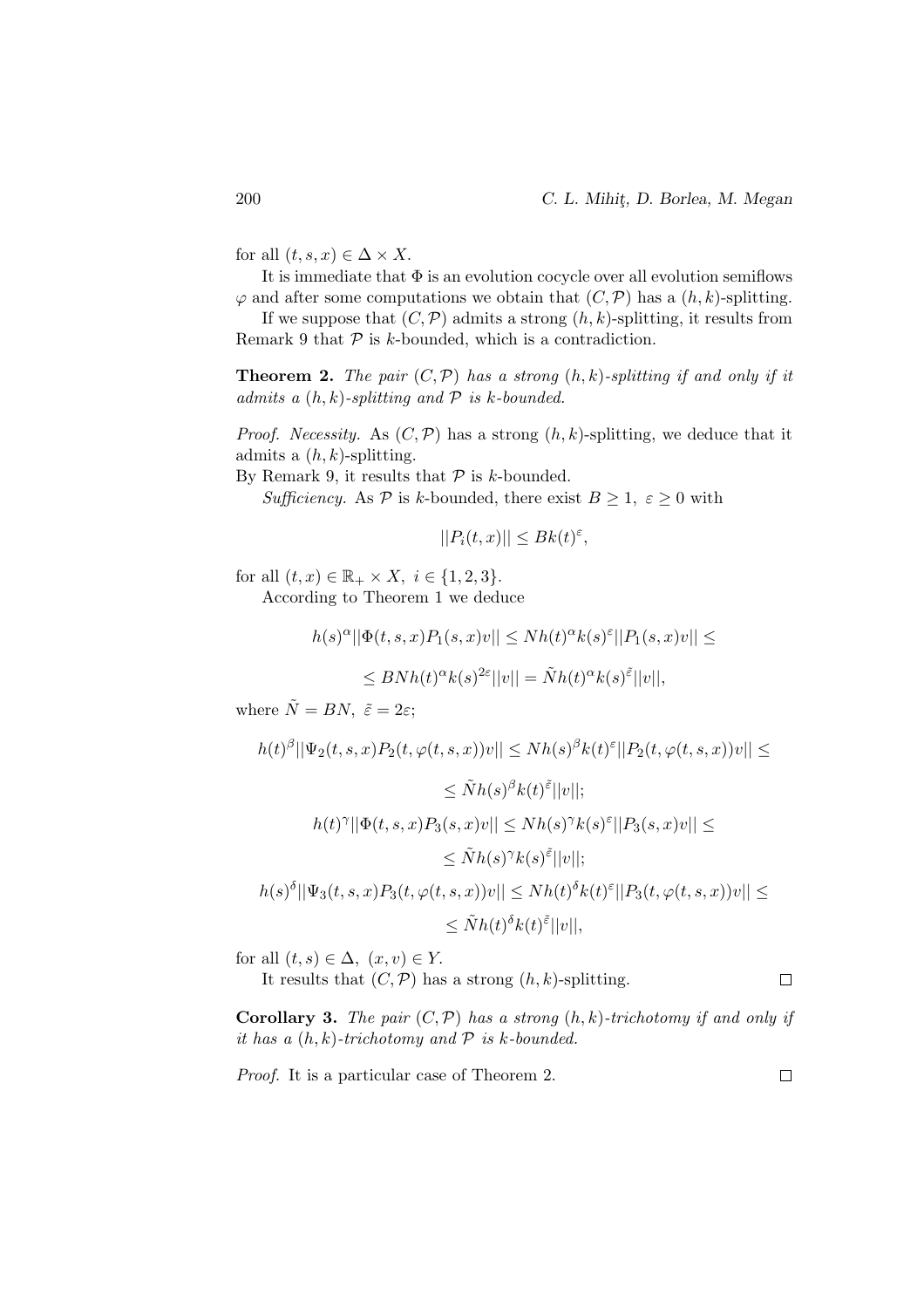# 6 Weak  $(h, k)$ -splitting

Let  $h, k : \mathbb{R}_+ \to [1, +\infty)$  be two growth rates and  $\mathcal{P} = \{P_1, P_2, P_3\}$  a compatible family of projectors with a skew-evolution semiflow  $C = (\varphi, \Phi)$ .

**Definition 12.** The pair  $(C, \mathcal{P})$  admits a weak  $(h, k)$ -splitting if there exist the real constants  $N \geq 1$ ,  $\alpha < \beta, \gamma < \delta$  and  $\varepsilon \geq 0$  such that

 $(whks_1)$   $h(s)^\alpha ||\Phi(t, s, x)P_1(s, x)|| \leq Nh(t)^\alpha k(s)^\varepsilon ||P_1(s, x)||;$ 

 $(whks_2)$   $h(t)^\beta ||\Psi_2(t,s,x)P_2(t,\varphi(t,s,x))|| \leq Nh(s)^\beta k(t)^\varepsilon ||P_2(t,\varphi(t,s,x))||;$ 

 $(whks_3)$   $h(t)^\gamma ||\Phi(t, s, x)P_3(s, x)|| \leq Nh(s)^\gamma k(s)^\varepsilon ||P_3(s, x)||;$ 

$$
(whks_4) \ \ h(s)^\delta \vert \vert \Psi_3(t,s,x) P_3(t,\varphi(t,s,x)) \vert \vert \leq Nh(t)^\delta k(t)^\varepsilon \vert \vert P_3(t,\varphi(t,s,x)) \vert \vert,
$$

for all  $(t, s, x) \in \Delta \times X$ .

In particular, if  $\alpha < 0 < \beta$ ,  $\gamma < 0 < \delta$ , then we say that  $(C, \mathcal{P})$  admits a weak  $(h, k)$ -trichotomy.

**Remark 12.** If the pair  $(C, \mathcal{P})$  admits a  $(h, k)$ -splitting, then it admits also a weak  $(h, k)$ -splitting.

**Remark 13.** The pair  $(C, \mathcal{P})$  admits a weak  $(h, k)$ -trichotomy if and only if there exist  $N \geq 1$ ,  $a, b > 0$  and  $\varepsilon \geq 0$  such that

 $(whkt_1)$   $h(t)^a ||\Phi(t, s, x)P_1(s, x)|| \leq Nh(s)^a k(s)^{\varepsilon} ||P_1(s, x)||;$ 

 $(whkt_2) \ \ h(t)^a ||\Psi_2(t,s,x) P_2(t,\varphi(t,s,x))|| \leq Nh(s)^ak(t)^{\varepsilon} ||P_2(t,\varphi(t,s,x))||;$ 

 $(whkt_3) \ \ h(s)^b ||\Phi(t,s,x)P_3(s,x)v|| \leq Nh(t)^bk(s)^{\varepsilon}||P_3(s,x)||;$ 

 $(whkt_4) \ \ h(s)^b || \Psi_3(t,s,x) P_3(t,\varphi(t,s,x))v|| \leq Nh(t)^bk(t)^{\varepsilon} || P_3(t,\varphi(t,s,x))||,$ 

for all  $(t, s, x) \in \Delta \times X$ .

The main result of this section is given by

**Theorem 3.** Let  $\mathcal{P} = \{P_1, P_2, P_3\}$  be a family of projectors k-bounded, compatible with a skew-evolution semiflow  $C = (\varphi, \Phi)$ . The following statements are equivalent:

- (i)  $(C, \mathcal{P})$  admits a strong  $(h, k)$ -splitting;
- (ii)  $(C, \mathcal{P})$  admits a  $(h, k)$ -splitting;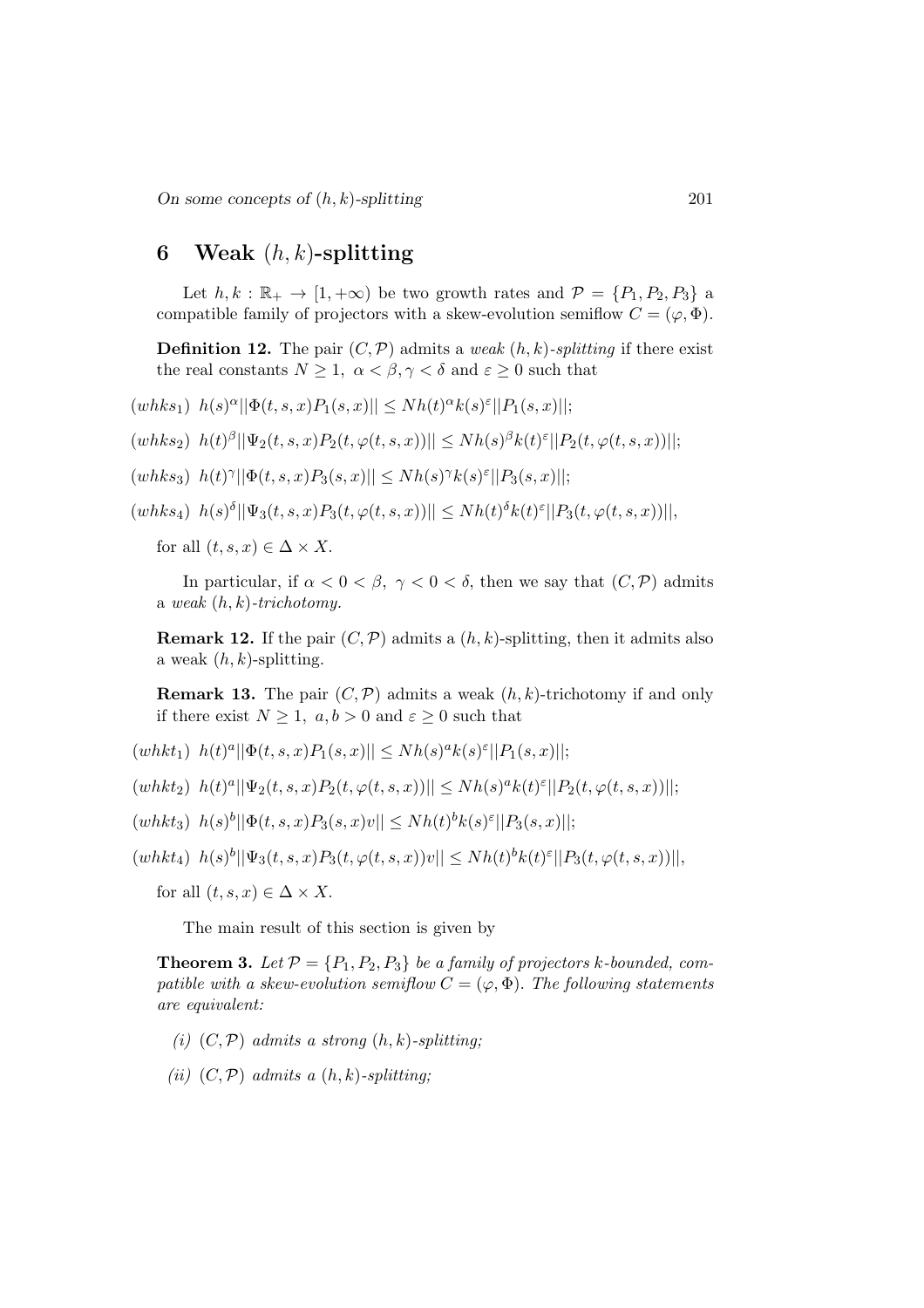(iii)  $(C, \mathcal{P})$  admits a weak  $(h, k)$ -splitting.

*Proof.* The implications  $(i) \Rightarrow (ii) \Rightarrow (iii)$  are obvious.

We show (iii)  $\Rightarrow$  (i). As P is k-bounded, there exist  $B \ge 1$  and  $\varepsilon \ge 0$ such that

$$
||P_i(t,x)|| \le Bk(t)^{\varepsilon} \quad \text{for all} \quad (t,x) \in \mathbb{R}_+ \times X, \ i = 1,2,3.
$$

Thus,

$$
h(s)^{\alpha} ||\Phi(t,s,x)P_1(s,x)v|| \leq Nh(t)^{\alpha}k(s)^{\varepsilon}||P_1(s,x)v|| \leq
$$
  
\n
$$
\leq BNh(t)^{\alpha}k(s)^{2\varepsilon}||v||;
$$
  
\n
$$
h(t)^{\beta} ||\Psi_2(t,s,x)P_2(t,\varphi(t,s,x))v|| \leq Nh(s)^{\beta}k(t)^{\varepsilon}||P_2(t,\varphi(t,s,x))v|| \leq
$$
  
\n
$$
\leq BNh(s)^{\beta}k(t)^{2\varepsilon}||v||;
$$
  
\n
$$
h(t)^{\gamma} ||\Phi(t,s,x)P_3(s,x)v|| \leq Nh(s)^{\gamma}k(s)^{\varepsilon}||P_3(s,x)v|| \leq
$$
  
\n
$$
\leq BNh(s)^{\gamma}k(s)^{2\varepsilon}||v||;
$$
  
\n
$$
h(s)^{\delta} ||\Psi_3(t,s,x)P_3(t,\varphi(t,s,x))v|| \leq Nh(t)^{\delta}k(t)^{\varepsilon}||P_3(t,\varphi(t,s,x))v|| \leq
$$
  
\n
$$
\leq BNh(t)^{\delta}k(t)^{2\varepsilon}||v||
$$

for all  $(t, s) \in \Delta$ ,  $(x, v) \in Y$ .

We conclude that  $(C, \mathcal{P})$  has a strong  $(h, k)$ -splitting.

 $\Box$ 

**Corollary 4.** Let  $P = \{P_1, P_2, P_3\}$  be a family of projectors k-bounded, compatible with a skew-evolution semiflow  $C = (\varphi, \Phi)$ . The following statements are equivalent:

- (i)  $(C, \mathcal{P})$  admits a strong  $(h, k)$ -trichotomy;
- (ii)  $(C, \mathcal{P})$  admits a  $(h, k)$ -trichotomy;
- (iii)  $(C, \mathcal{P})$  admits a weak  $(h, k)$ -trichotomy.

Proof. It is a particular case of Theorem 3.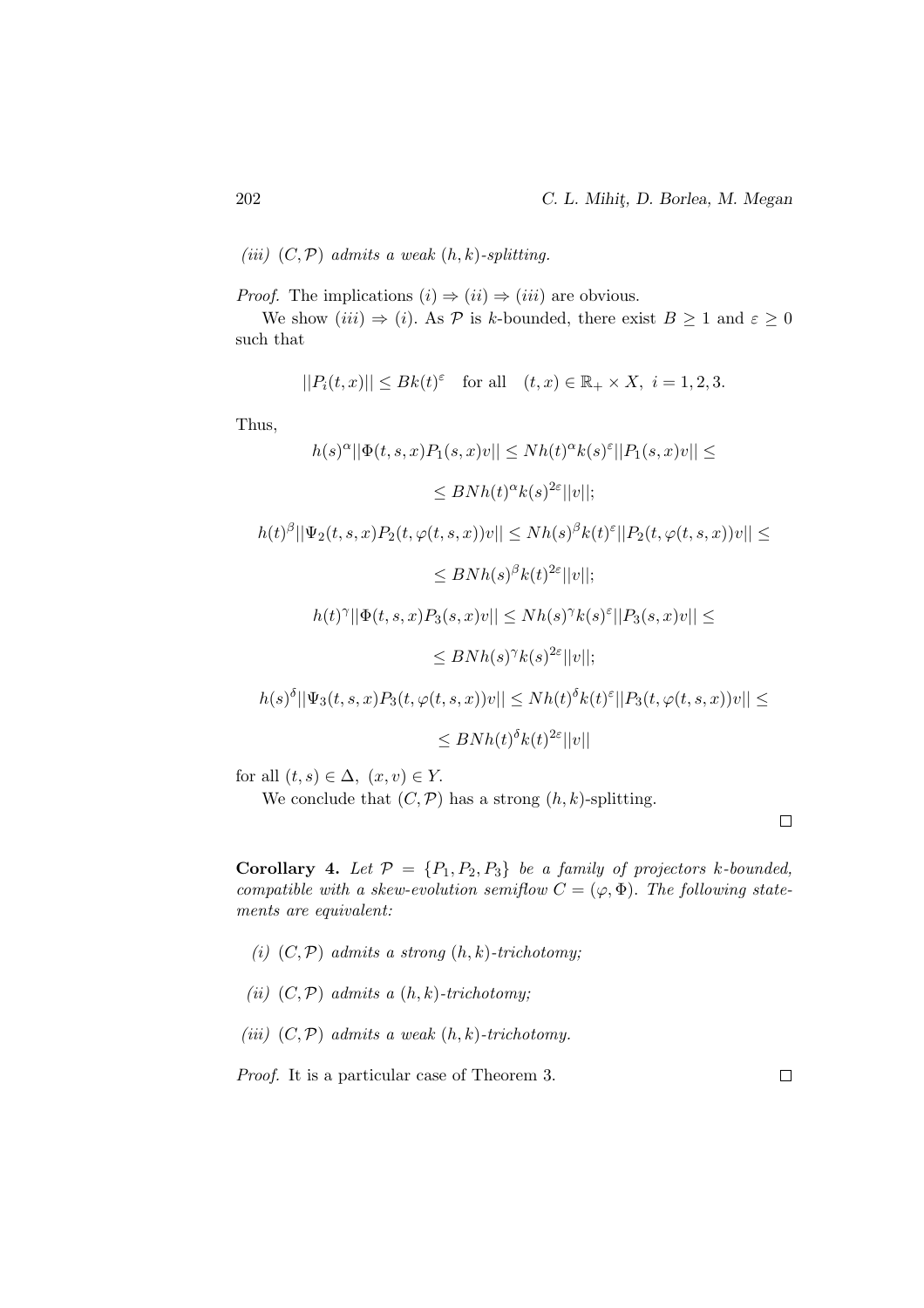### References

- [1] B. Aulbach, J. Kalkbrenner, Exponential forward splitting for noninvertible difference equations, Comput. Math. Appl. 42 (2001), 743-754.
- [2] B. Aulbach, S. Siegmund, The dichotomy spectrum for noninvertible systems of difference equations, J. Difference Equ. Appl. 7 (2001), 895- 913.
- [3] B. Aulbach, N.V. Minh, P.P. Zabreiko, The concept of spectral dichotomy for linear difference equations, J. of Math. Anal. and Appl. 185 (1994), 275-287.
- [4] L. Barreira, C. Valls, Growth rates and nonuniform hyperbolicity, Discrete Contin. Dyn. Syst. 22 (2008), 509-528.
- [5] S. N. Chow, H. Leiva, Existence and roughness of the exponential dichotomy for skew-product semiflow in Banach spaces, J. Diff. Eq. 120 (1995), 429-477.
- [6] J. L. Daleckij, M. G. Krein, Stability of Differential Equations in Banach Space, Amer. Math. Soc., Providence, R.I., 1974.
- [7] S. Elaydi, O. Hajek, Exponential dichotomy and trichotomy of nonlinear differential equations, Differ. Integral Equ. 3 (1990), 1201-1204.
- [8] S. Elaydi, O. Hajek, Exponential trichotomy of differential systems, J. Math. Anal. Appl. 129 (1988), 362-374.
- [9] Y. Latushkin, R. Schnaubelt, Evolution semigroups, translation algebras and exponential dichotomy of cocycles, J. Differential Equations 159 (1999), 321–369.
- [10] J. Lopez-Fenner, M. Pinto,  $On(h, k)-trichotomies and asymptotics$ of non-autonomous difference systems, Comp. Math. Appl. 33 (10), (1997), 105-124.
- [11] J. L. Massera, J. J. Schäffer, Linear Differential Equations and Function Spaces, Academic Press, New-York, 1966.
- $[12]$  M. Megan, On  $(h, k)$ -dichotomy of evolution operators in Banach spaces, Dynam. Systems Appl. 5 (1996), 189-196.